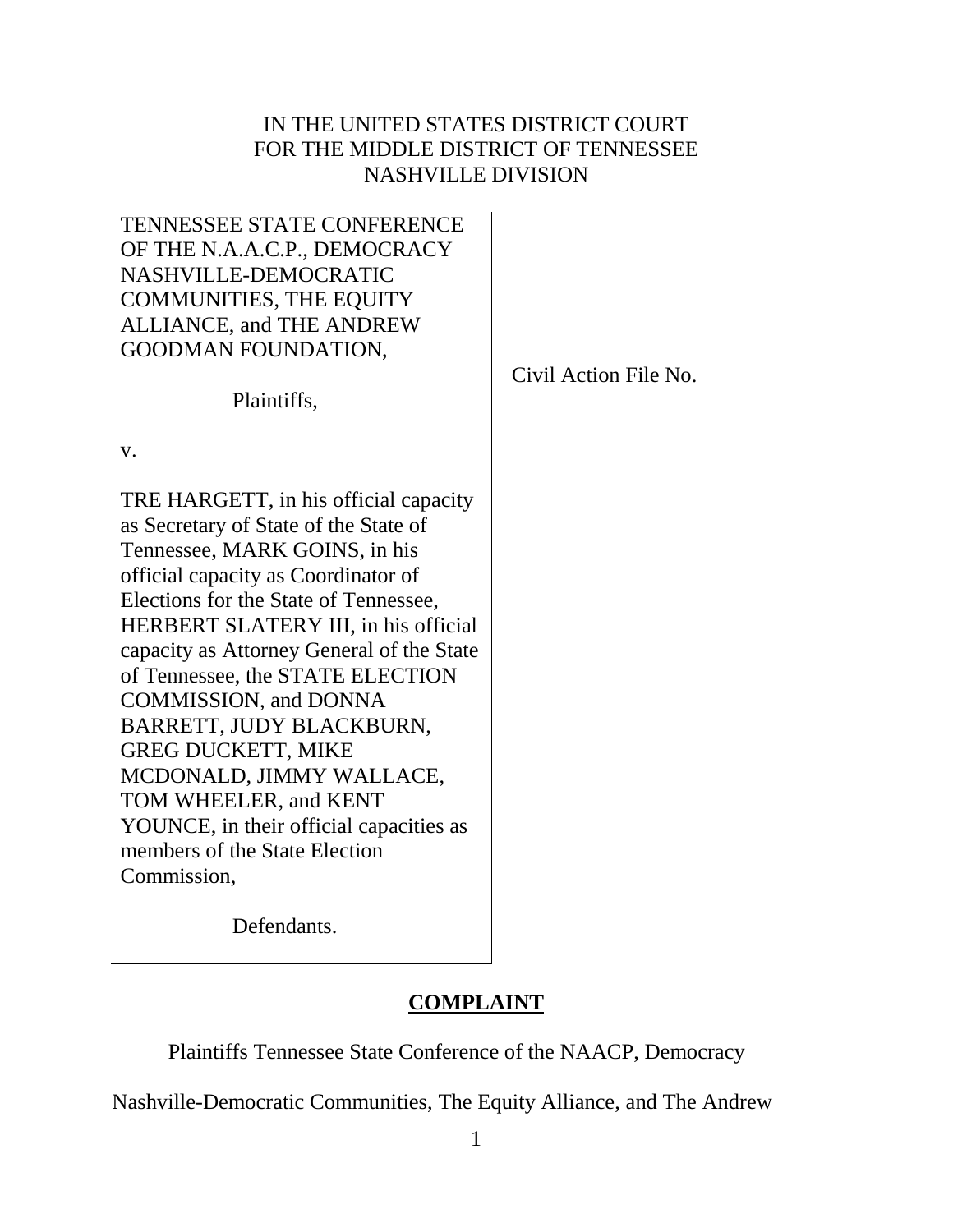Goodman Foundation (collectively, "Plaintiffs"), by and through their undersigned counsel, for their Complaint against Defendants Tre Hargett in his official capacity as Secretary of State of the State of Tennessee; Mark Goins, in his official capacity as Coordinator of Elections for the State of Tennessee; Herbert Slatery III, in his official capacity as Attorney General of the State of Tennessee; the State Election Commission; and Donna Barrett, Judy Blackburn, Greg Duckett, Mike McDonald, Jimmy Wallace, Tom Wheeler, and Kent Younce, in their official capacities as members of the State Election Commission, (collectively, "Defendants"), allege as follows:

# **INTRODUCTION**

1. This action challenges Tennessee's new Third-Party Voter Registration Law ("the Law"), signed into law by Governor Bill Lee on May 2, 2019, which places onerous, unnecessary, burdensome, and unconstitutional obstacles upon on people who want to help others register to vote, subjects such people to harsh civil and criminal penalties based on vague and overbroad terms and standards, all of which violate the due process clause of the Fourteenth Amendment and have a chilling effect on the exercise of fundamental First Amendment rights.

2. "The right to vote freely for the candidate of one's choice is of the essence of a democratic society, and any restrictions on that right strike at the heart of representative government." *Reynolds v. Sims*, 377 U.S. 533, 555 (1964). The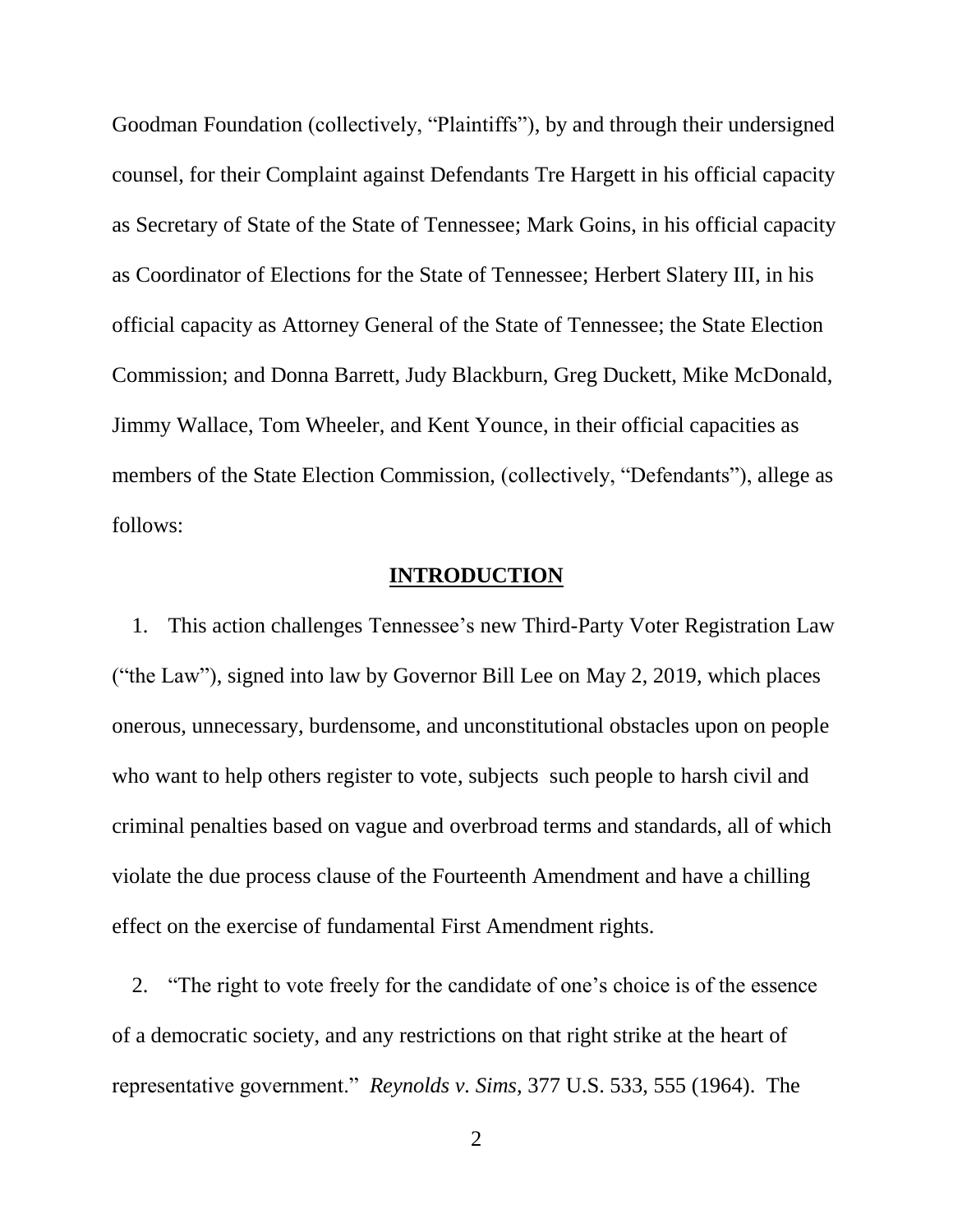right to vote is a "fundamental political right" that is "preservative of all rights." *Yick Wo v. Hopkins,* 118 U.S. 356, 370 (1886).

3. Voter registration is the prerequisite to exercise this cherished franchise. Helping someone register to vote not only furthers the essence of our democracy, but also implicates the fundamental First Amendment rights of the person helping the voter register. "The interactive nature of voter registration drives is obvious: they convey the message that participation in the political process through voting is important to a democratic society." *Project Vote v. Blackwell*, 455 F. Supp. 2d 694, 706 (N.D. Ohio 2006). "Because the collection and submission of voter registration drives is intertwined with speech and association, the question is not whether Plaintiffs' conduct comes within the protections of the First Amendment, but whether Defendants have regulated such conduct in a permissible way." *League of Women Voters of Fla. v. Cobb*, 447 F. Supp. 2d 1314, 1334 (S.D. Fla. 2006).

4. In many communities, voter registration is done in conjunction with everyday social activities. It takes place at town halls, church events, door-to-door canvassing, in front of supermarkets, at the mall, in laundromats, on party buses, and at a range of community events. A voter registration worker meets the voter where they are, and this face-to-face interaction facilitates civic engagement.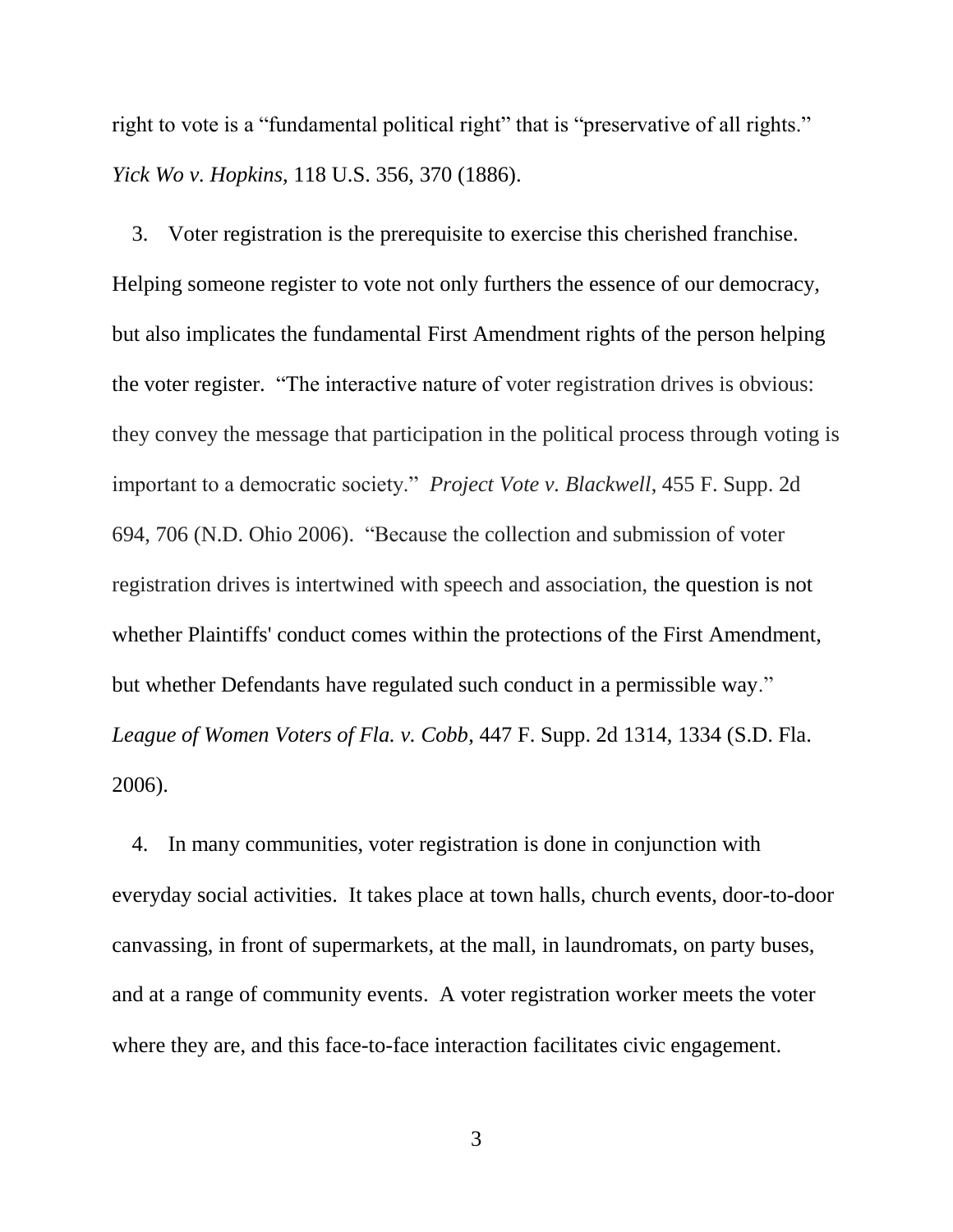5. Voter registration activities are viewed in many communities as a way to build alliances, bring in members who are on the fringes of the community, work in a nonpartisan manner, and encourage a larger engagement in our democracy. This is particularly true of minority communities, who historically have had stumbling blocks placed in their way of registering to vote.

6. Many voter registration groups, including Plaintiffs Tennessee State Conference of the NAACP, Democracy Nashville-Democratic Communities, The Andrew Goodman Foundation, and The Equity Alliance, also work and communicate directly with prospective voters prior to and on Election Day, advising voters on how to register, helping voters look up their registration status, and sharing information on voter registration on their websites, through social media, live events, and town hall trainings.

7. The Law imposes criminal penalties for failure to pre-register and receive training before embarking on voter registration drives, but the Law is unconstitutionally vague in key provisions, failing to define adequately who is and who is not subject to such requirements and what conduct comes within the scope of the statute. The Law leaves Plaintiffs and others who want to engage in voter registration activities uncertain as to what steps, if any, they must take to comply with the Law, discourages Plaintiffs and others who want to engage in voter registration activities from undertaking activities protected by the First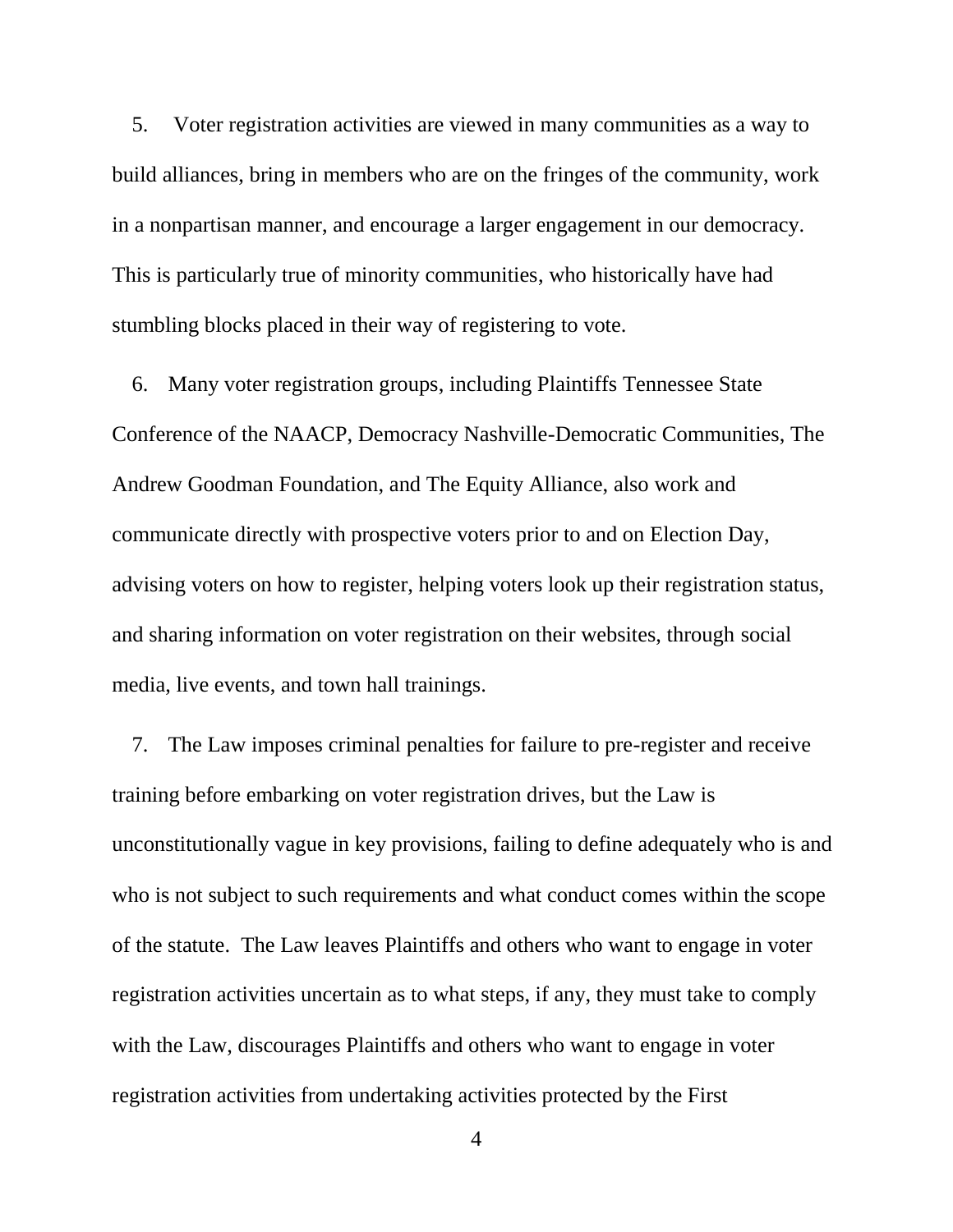Amendment, and creates an unacceptable risk that they will be subject to arbitrary and discriminatory law enforcement.

8. The Law subjects a selected group of persons—paid voter registration volunteers and staff—to criminal penalties for failure to follow a host of requirements, including pre-registration and training, without any justification for singling them out, thus violating their First Amendment associative rights.

9. The Law imposes stiff financial penalties for the submission of 100 or more "incomplete" registration applications, but does not adequately define what constitutes an "incomplete" application, and leaves Plaintiffs and others engaging in voter registration drives at the risk of civil fines no matter what actions they take with respect to a registration application.

10. In addition, the Law imposes criminal penalties for any "public communication regarding voter registration status" unaccompanied by a disclaimer that the communication is not made in conjunction with or authorized by the State. The vagueness and overbreadth of this prohibition could bring within its ambit virtually every statement made by Plaintiffs relating to "voter registration." The Law is an impermissible content-based regulation that compels Plaintiffs to speak a specific state-imposed message in violation of their First Amendment rights.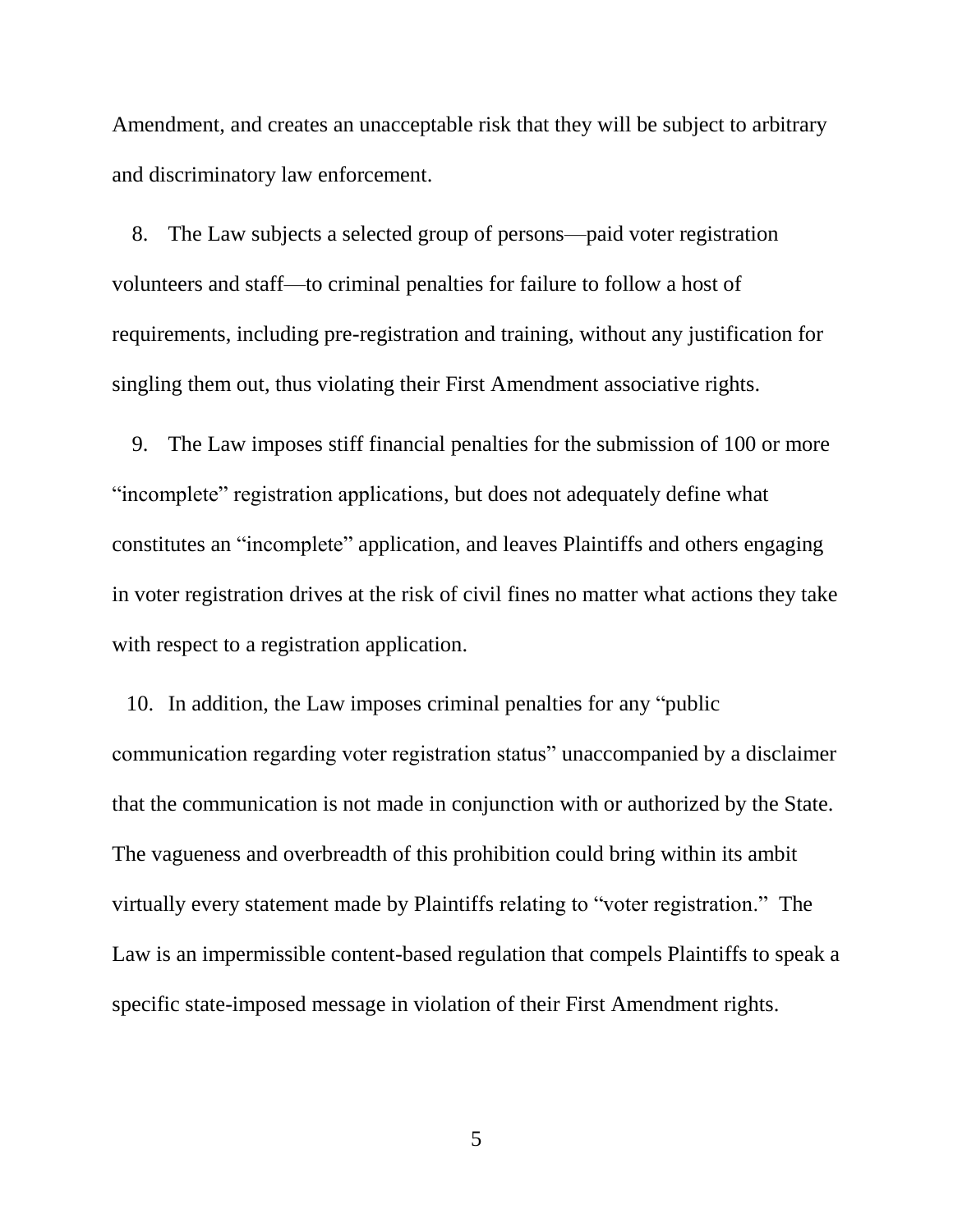11. Because of their vagueness, overbreadth, and undue burden, these provisions will chill Plaintiffs' voter registration efforts, which have focused on traditionally disenfranchised communities—African-Americans and other minorities, college students, and low-income voters.

#### **JURISDICTION AND VENUE**

12. This action arises under the First Amendment to the United States Constitution, the Due Process Clause of the Fourteenth Amendment to the United States Constitution, and 42 U.S.C. § 1983.

13. This Court has subject matter jurisdiction over Plaintiffs' claims pursuant to 28 U.S.C. § 1331 (federal question jurisdiction) and § 1343 (jurisdiction over civil rights actions).

14. This Court has authority to grant both declaratory and injunctive relief pursuant to 28 U.S.C. § 2201 (authority to grant declaratory relief) and § 2202 (authority to grant relief ancillary to declaratory judgment), in addition to its authority under the Civil Rights Act and its inherent equitable powers.

15. This Court has personal jurisdiction over Defendants Secretary Tre Hargett, Coordinator Mark Goins, Attorney General Herbert Slatery III, the State Election Commission, and the members of the State Election Commission because their principal offices are in Nashville, Tennessee.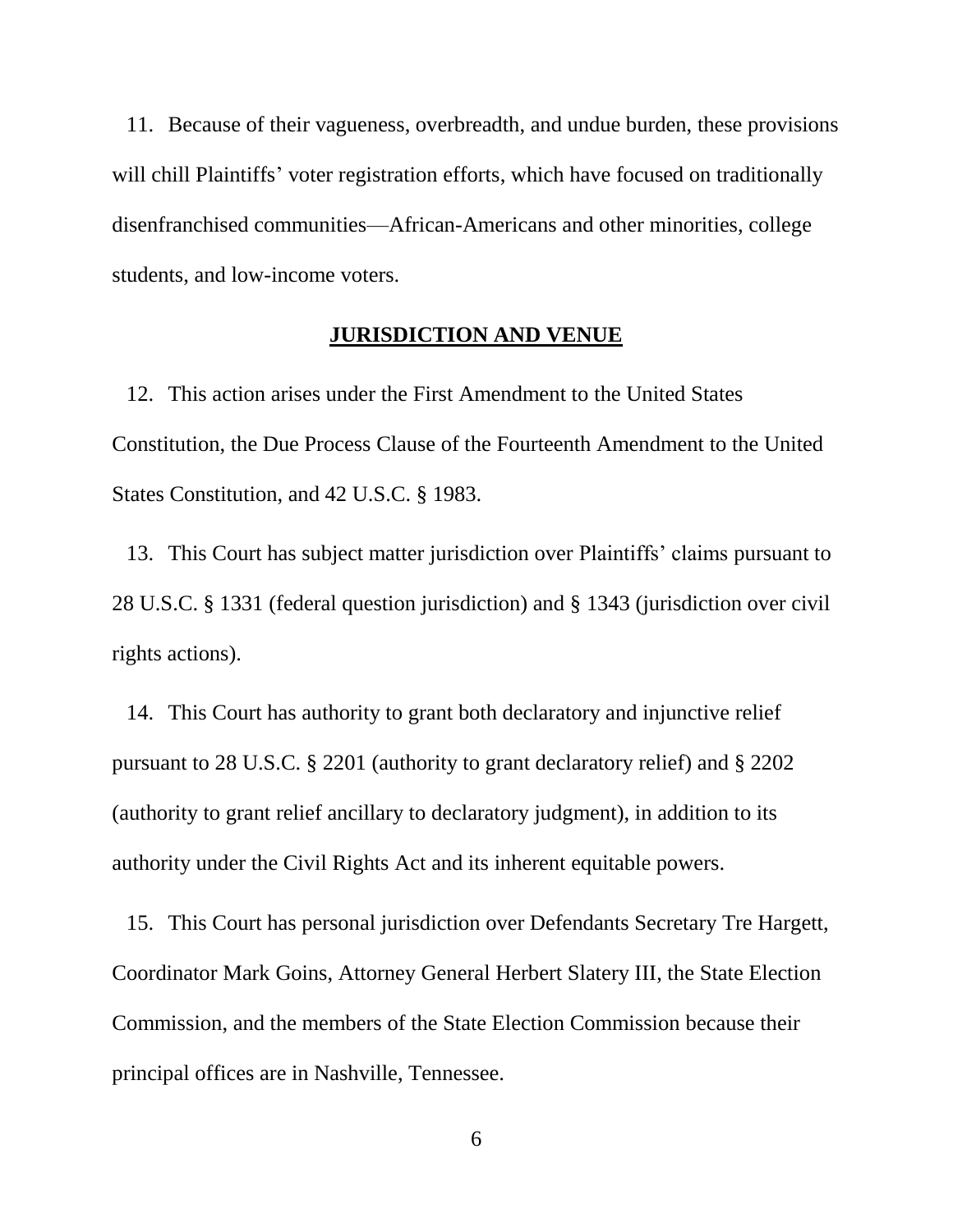16. Venue lies in the Middle District of Tennessee pursuant to 28 U.S.C. § 1391(b) because all Defendants are residents of Tennessee, and a substantial part of the events or omissions giving rise to the Plaintiffs' claims occurred and will occur in this judicial district.

17. An actual and justiciable controversy exists between Plaintiffs and Defendants.

### **PLAINTIFFS**

18. Plaintiff Tennessee State Conference of the NAACP (hereinafter, "Tennessee NAACP") is a nonpartisan, interracial, nonprofit membership organization headquartered in Nashville. The mission of the Tennessee NAACP is to eliminate racial discrimination through democratic processes and to ensure the equal political, educational, social, and economic rights of all persons, in particular including African Americans. The Tennessee NAACP works to protect voting rights through litigation, advocacy, legislation, communication, and outreach. A considerable amount of the Tennessee NAACP's work and resources are devoted to promoting voter registration, voter education, get-out-the-vote efforts, election protection, and census participation. The Tennessee NAACP, along with its 44 adult chapters and 22 youth and college councils regularly conducts year-round voter registration drives and other activities to help Tennesseans in both urban and rural parts of the State to vote absentee or in person throughout Tennessee. Many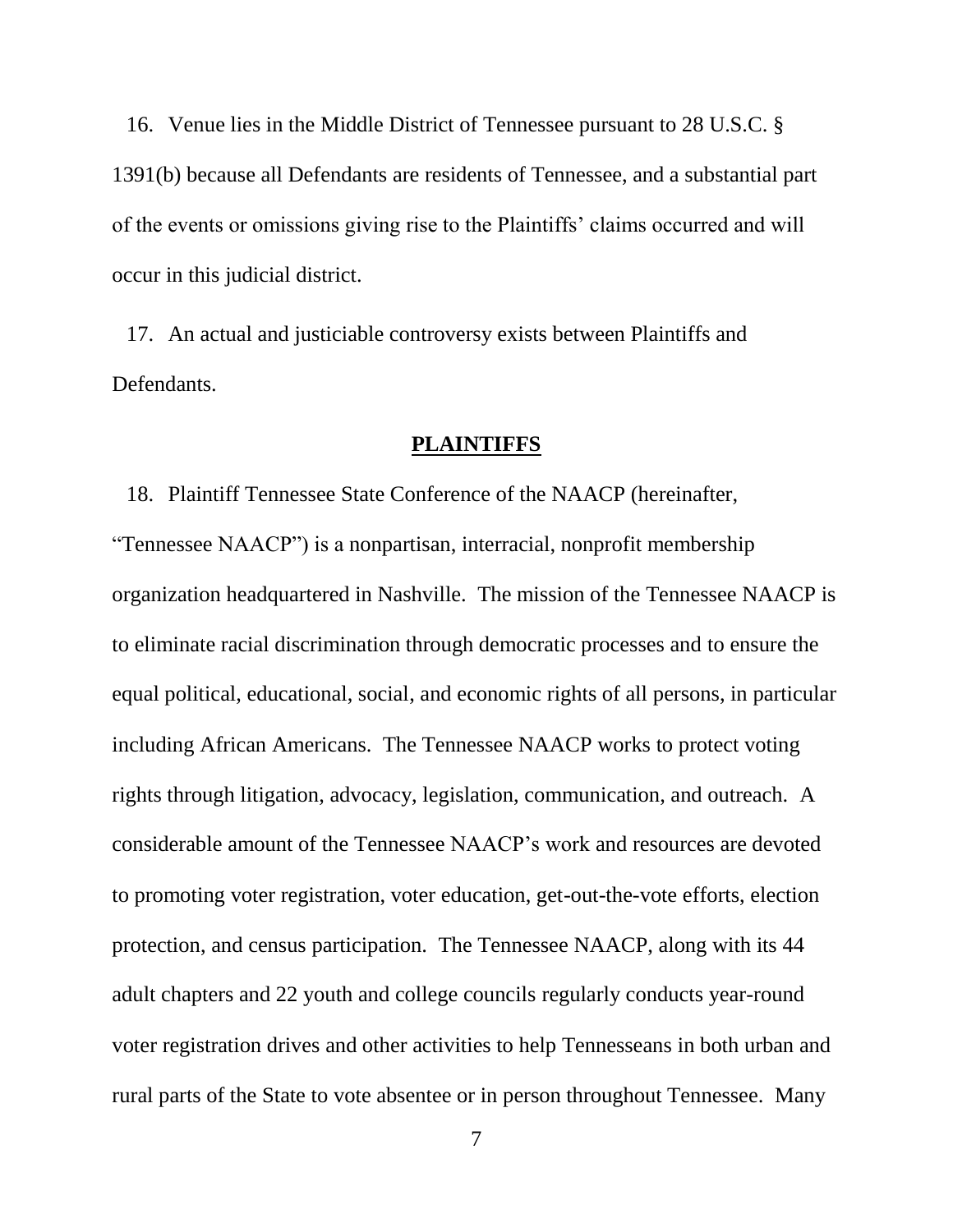events hosted by the Tennessee NAACP has a voter registration component. As an example, Tennessee NAACP works with faith-based groups across and the religious community to host voter registration drive Sundays. The Tennessee NAACP and its local branches anticipate that they will attempt to register more than 100 voters in the upcoming year.

19. As a result of Tennessee's burdensome and vague Third-Party Voter Registration Law, including its harsh criminal and civil penalties, the Tennessee NAACP will be forced to significantly reduce or halt altogether its voter registration activities. The organization does not and cannot know what constitutes an incomplete application, does not and cannot know how to comply with the preregistration requirements, and does not and cannot know what conduct will result in civil and criminal sanctions. In addition, it is unclear how or to what extent the Law will apply to the Tennessee NAACP. Although some Tennessee legislators indicated during floor debates before the Law's passage, that the Law would not apply to the organization, the Tennessee NAACP uses a network of paid and unpaid volunteers to collect voter registration applications, which would appear to make it ineligible for the Law's exemption for unpaid volunteers. The Tennessee NAACP's unpaid volunteers that collect voter registration applications are ultimately supervised by paid staff, and it is again unclear whether having paid staff would disqualify the organization from the Law's exemption of unpaid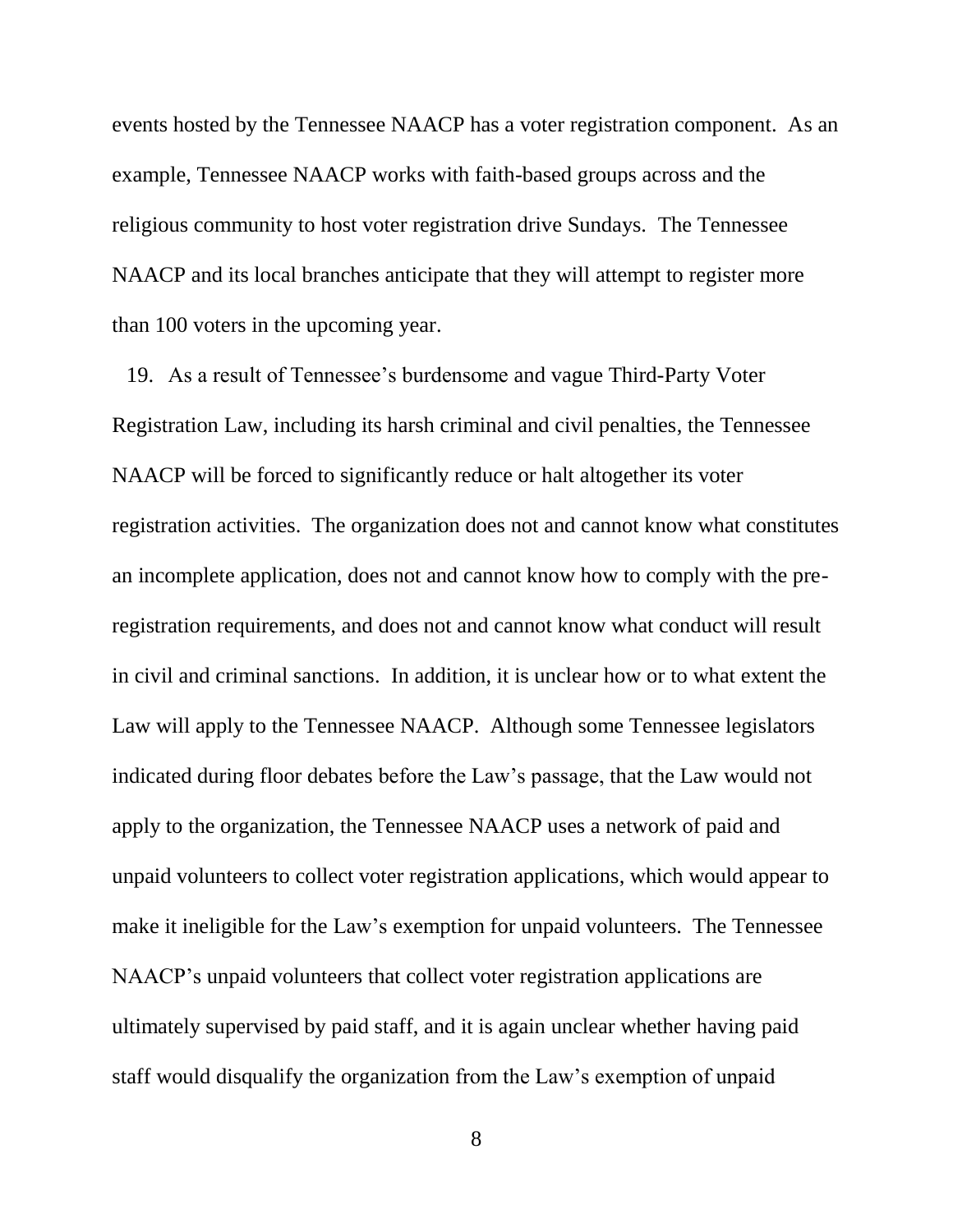volunteers. The Tennessee NAACP also issues many public communications concerning voter registration status generally, which may subject the Tennessee NAACP to criminal sanctions depending on how the public communication compelled disclosure provision is construed. As the Law now stands, the Tennessee NAACP does not know whether and which of its public communications about voter registration status are subject to the public communications compelled disclosure provision.

20. Plaintiff Democracy Nashville-Democratic Communities (hereinafter, "Democracy Nashville") is a nonpartisan organization registered under Tennessee law as a public benefit corporation. Democracy Nashville raises donations from citizens through GoFundMe, relies on grants, and receives funding from the Tennessee NAACP to conduct civic engagement activities, including to conduct voter registration drives and collect voter registration applications in primarily African-American communities in Nashville. When it is financially able, it pays staff on a salaried basis to run canvassing drives in the African-American community. Democracy Nashville has a network of paid and unpaid volunteers who help voters register to vote at petition drives, coalition events, churches, and door-to-door canvassing events. Registering voters has become a critical part of its town hall and outreach events. As part of its door-to-door strategy, Democracy Nashville takes paper registration forms to register low-income voters of color in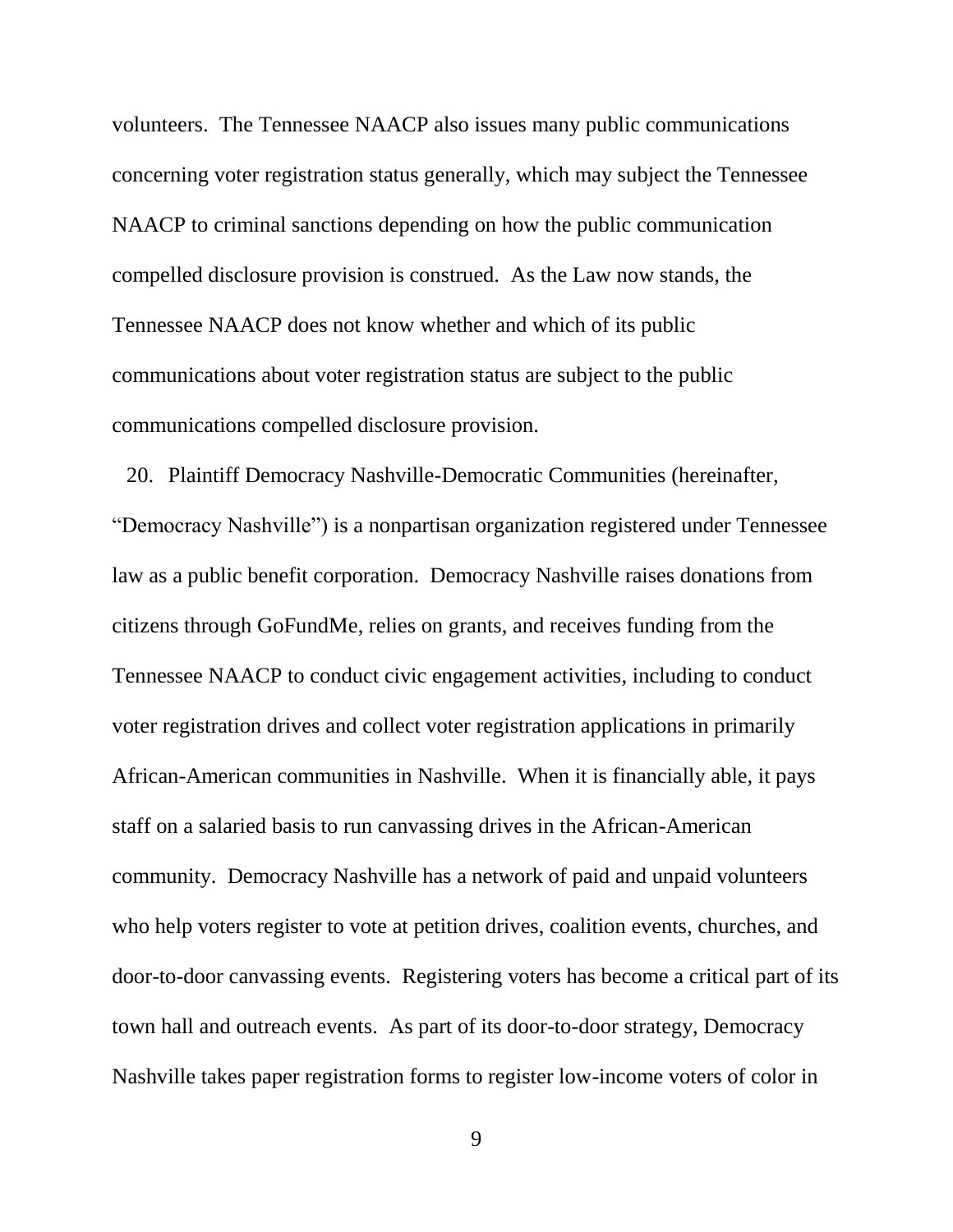the housing projects of Nashville, where many residents do not have access to computers. Democracy Nashville views voter registration work as an essential element of its program of social activism and engagement. Democracy Nashville anticipates that it will attempt to register more than 100 voters in the upcoming year.

21. As a result of Tennessee's burdensome Third-Party Voter Registration Law, Democracy Nashville will be forced to significantly reduce or halt altogether its voter registration activities. The organization does not and cannot know what constitutes an incomplete application, does not and cannot know how to comply with the pre-registration requirements, and does not and cannot know what conduct will result in civil and criminal sanctions. Because Democracy Nashville has a network of paid and unpaid volunteers who collect voter registration applications, it is unclear how or whether the Law will apply to the organization, which may subject the organization to civil or criminal sanctions. In addition, Democracy Nashville issues many public communications concerning voter registration status generally, which may subject the Democracy Nashville to criminal sanctions depending on how the public communication compelled disclosure provision is construed. As it stands, Democracy Nashville does not know whether and which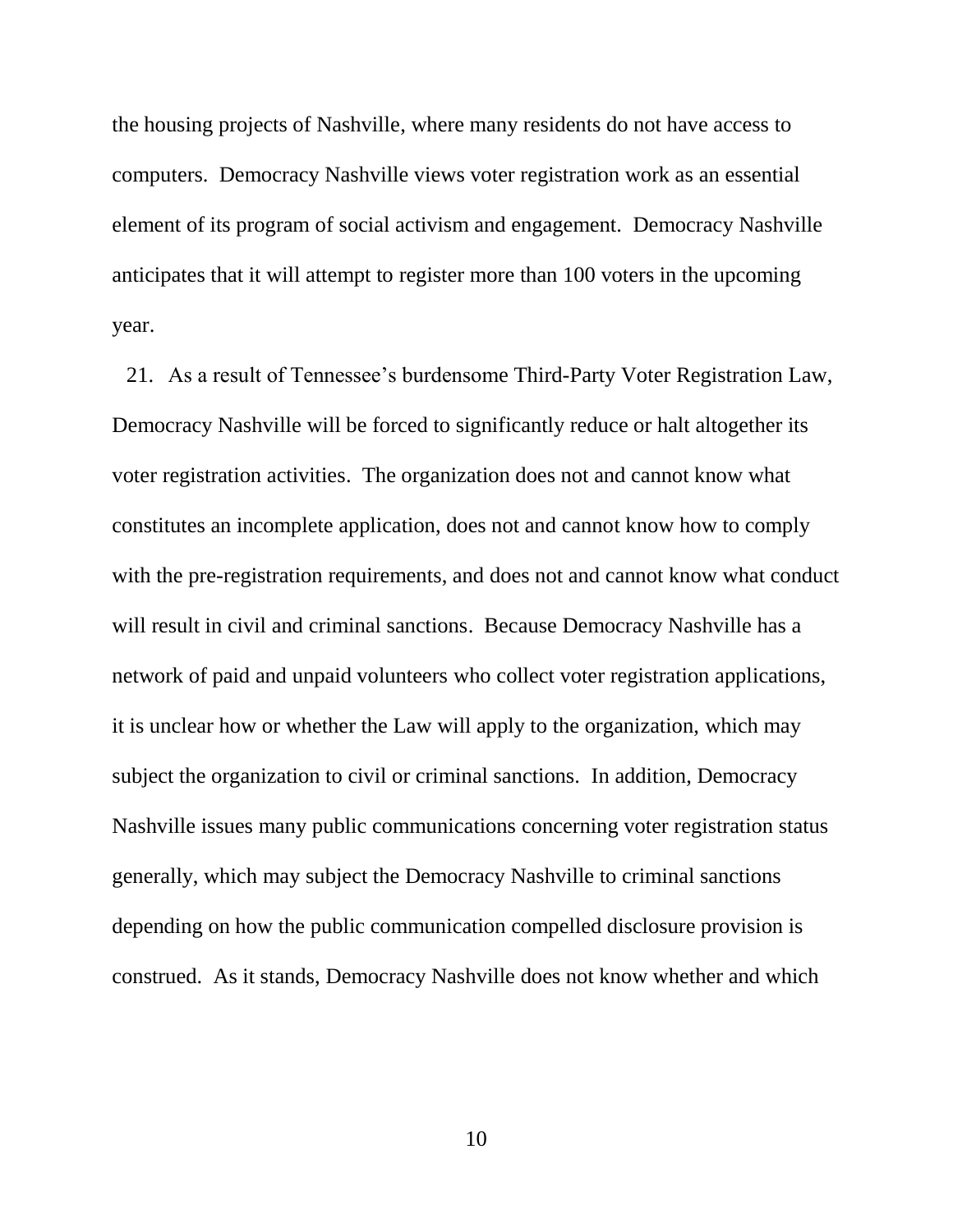of its public communications about voter registration status are subject to the public communications compelled disclosure provision.

22. Plaintiff The Equity Alliance is a nonpartisan, grassroots organization registered under Tennessee law as a public benefit corporation. The Equity Alliance seeks to equip citizens with tools and strategies to engage in the civic process and empower them to take action on issues affecting their daily lives. The Equity Alliance aims to expand the electorate by engaging low propensity voters and disenfranchised communities to participate in the democratic process. It educates communities of color about the political process, relevant economic, social, and political issues, and the impact of impending legislation on their lives. Year-round voter registration activities lie at the heart of The Equity Alliance's work. Its staff meets voters where they are—at laundromats, churches, clubs, their homes, and the supermarket—in pursuing its voter registration activities including collecting voter registration applications. The Equity Alliance also uses a textmessaging platform that links voters to the Secretary of State's website so that they can check their voter registration status, as well as an online portal that links voters to the Secretary of State's voter registration website. The Equity Alliance has received grant funding to carry out its organizational mission, which allowed the Equity Alliance to hire organizers who work on its civic program, which includes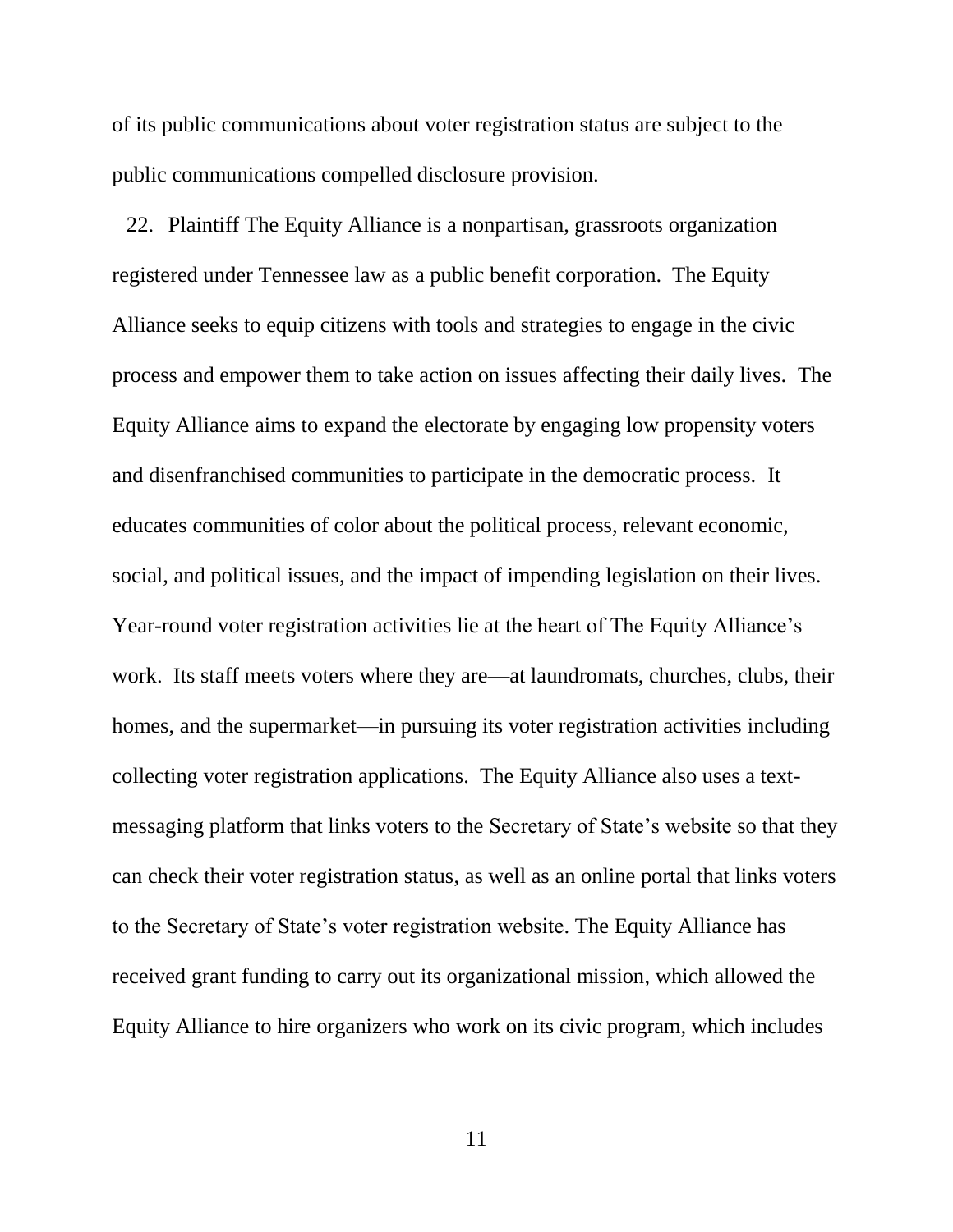voter registration. The Equity Alliance anticipates that it will attempt to register more than 100 voters in the upcoming year.

23. As a result of Tennessee's burdensome Third-Party Voter Registration Law, The Equity Alliance will be forced to significantly reduce or halt altogether its voter registration activities. The organization does not and cannot know what constitutes an incomplete application, does not and cannot know how to comply with the pre-registration requirements and does not and cannot know what conduct will result in civil and criminal sanctions. Because The Equity Alliance has a network of paid and unpaid volunteers who collect voter registration applications, it is unclear how or whether the Law will apply to the organization, which may subject the organization to civil or criminal sanctions. The Equity Alliance also issues many public communications concerning voter registration status generally, which may subject The Equity Alliance to civil or criminal sanctions depending on how the public communication compelled disclosure provision is construed. As it stands, The Equity Alliance does not know whether or which of its public communications about voter registration status are subject to the public communications compelled disclosure provision.

24. Plaintiff the Andrew Goodman Foundation (hereinafter, "AGF") is a nonpartisan, nonprofit organization with the mission of making young voices and votes a powerful force in democracy. AGF was founded by the mother of Andrew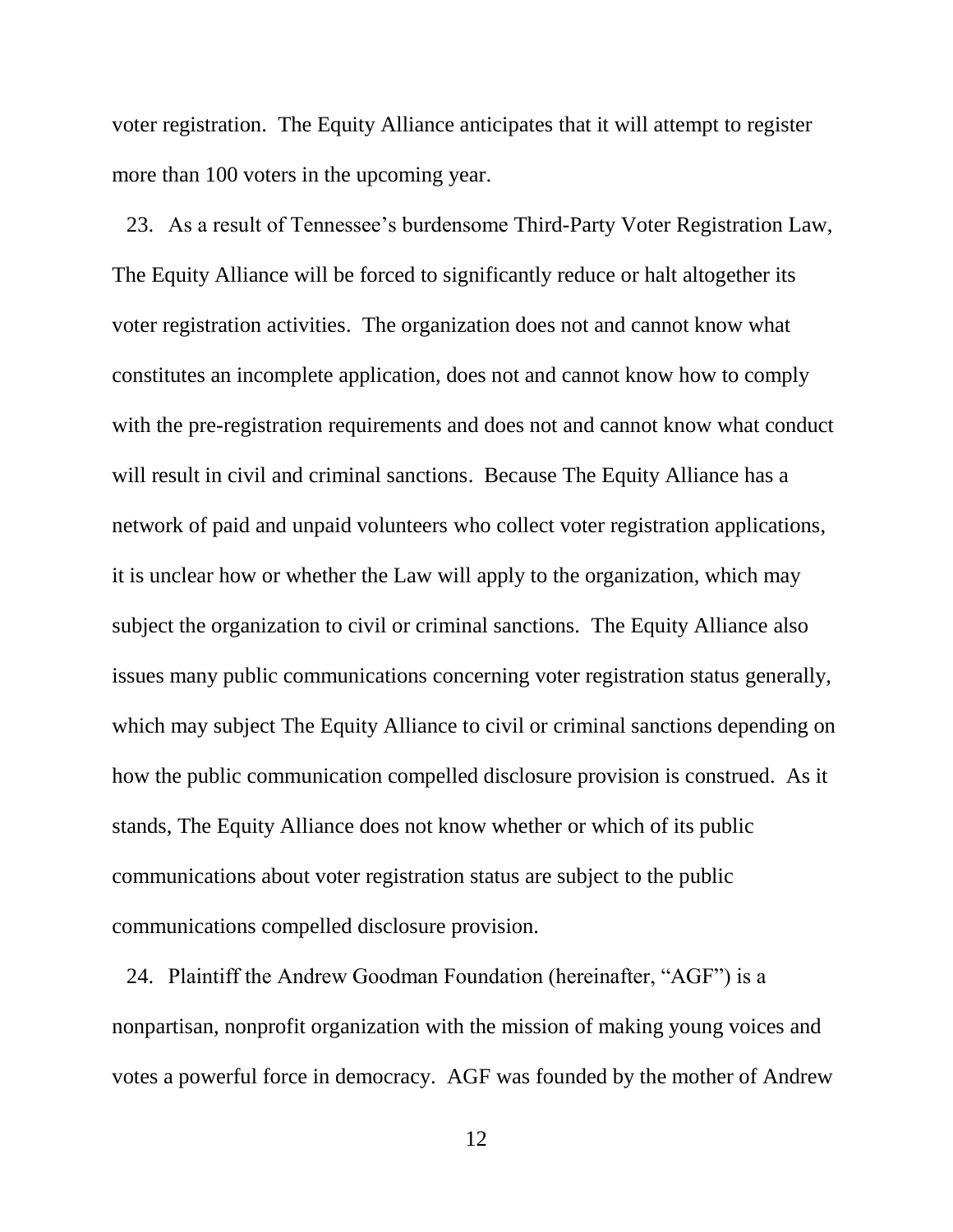Goodman, one of the three young men (along with James Chaney and Michael Schwerner) who were killed in 1964 in Mississippi, where they had traveled to help a voter registration drive. AGF's Vote Everywhere initiative is a national, nonpartisan, civic engagement movement of student leaders ("Student Ambassadors") and university partners. The program provides extensive training and resources, as well as a peer network to support its Student Ambassadors while they work to register voters, remove voting barriers, organize Get Out The Vote ("GOTV") activities, and tackle important social justice issues on their college campuses. Vote Everywhere is located on 59 campuses in 24 states plus the District of Columbia, impacting approximately one-million students across the country, including students at Tennessee State University—the largest and only state-funded historically black university in Tennessee. As part of its program, AGF enters into contracts with university administrators and pays stipends to students to conduct voter registration work. At the Tennessee State University campus, Vote Everywhere pays two Student Ambassadors to help carry out voter registration, including regularly setting up tables at the student center and residence halls, registering students during high-interest events such as freshman orientation, Homecoming, and National Voter Registration Day, and institutionalizing voter registration on campus. AGF maintains an online voter registration portal which includes a link that directs students to the Secretary of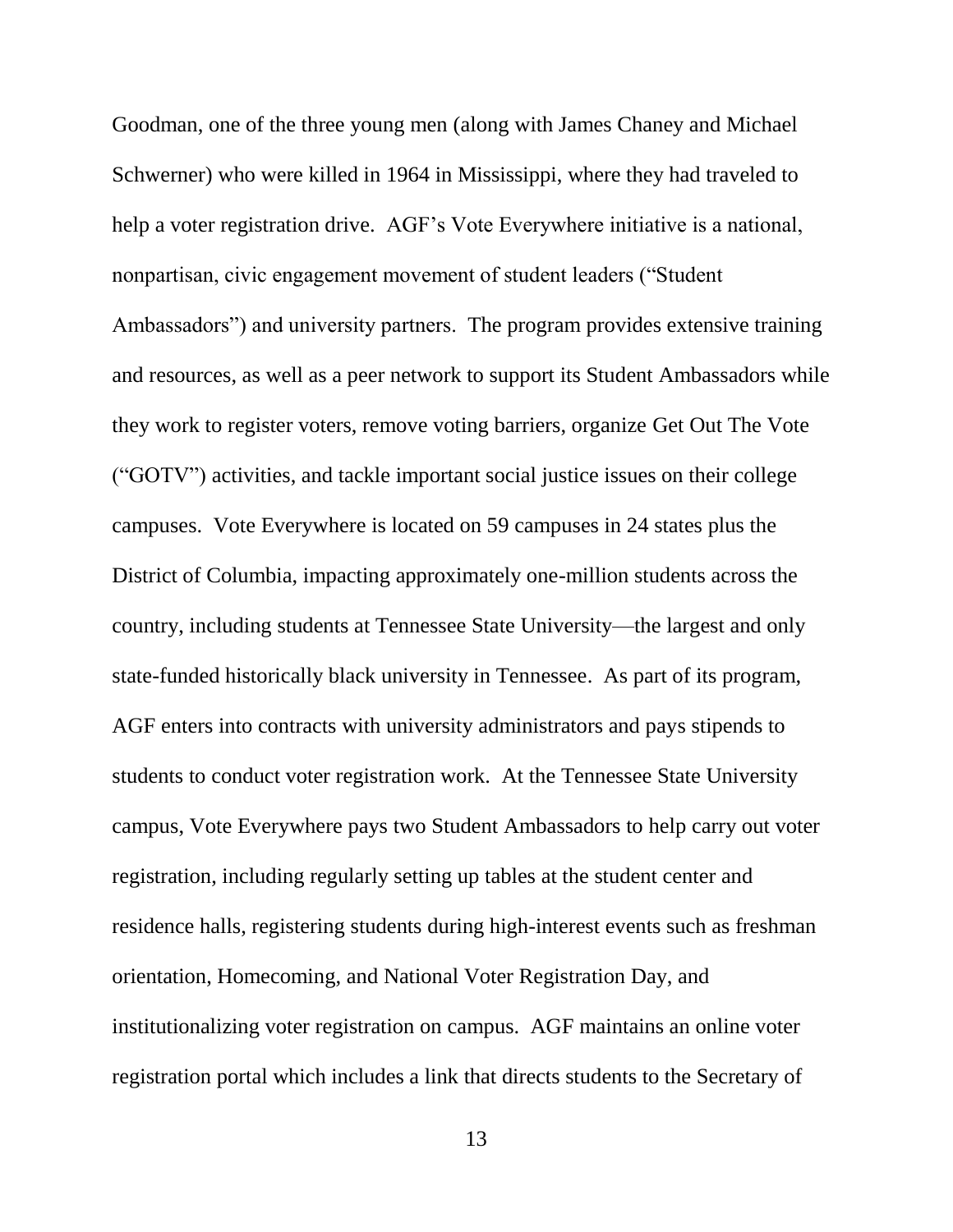State's website to both check their registration status and/or to register to vote. In conjunction with the web portal, AGF is rolling out a texting program to all 59 campus partners in Fall 2019. At each participating campus, students can sign up to receive text message reminders geared toward voters on that campus. The AGF Vote Everywhere team on each participating campus will draft reminders with information relevant to their campus, such as when and where to vote, available transportation from campus to the polls, and other civic engagement opportunities beyond voting. AGF is planning to launch a base in Tennessee to further assist its statewide efforts here, as part of its wider Southeast regional efforts. To achieve its mission, AGF devotes substantial time, effort, and resources to training and supporting Student Ambassadors, who work with their home campuses to encourage voting, register voters, and advocate for the voting rights of their communities. AGF anticipates that it will attempt to register more than 100 voters in the upcoming year.

25. As a result of Tennessee's burdensome Third-Party Voter Registration Law, AGF's organizational mission of making young voices and votes a powerful force in democracy has and will continue to suffer injury, as will the voting rights of the student voters whom AGF serves to champion and protect. AGF will be forced to significantly reduce or halt altogether its voter registration activities. The organization does not and cannot know what constitutes an incomplete application,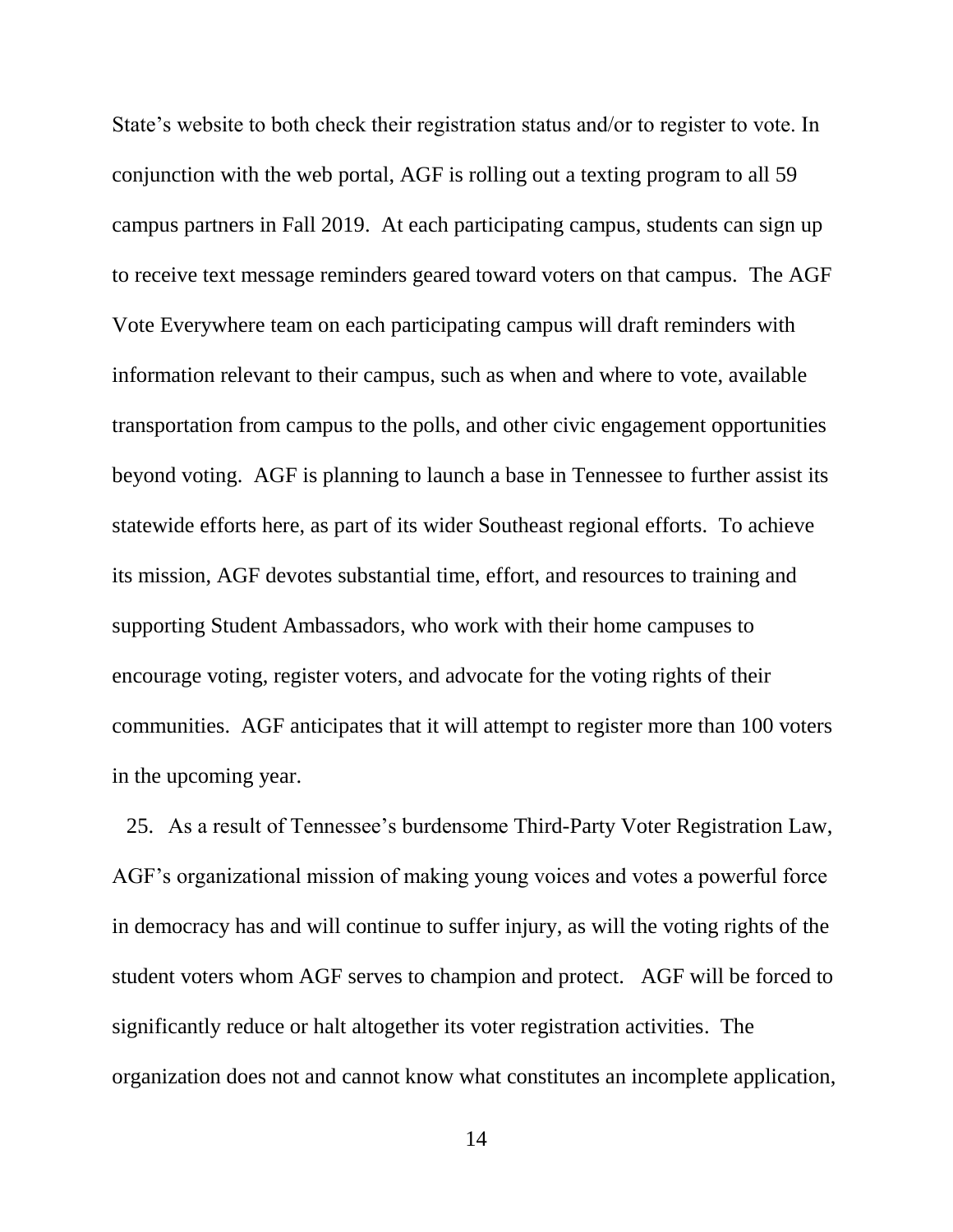does not and cannot know how to comply with the pre-registration requirements and does not and cannot know what conduct will result in civil and criminal sanctions. Because AGF has a network of paid and unpaid volunteers who collect voter registration applications, it is unclear how or whether the Law will apply to the organization, which may subject the organization to civil or criminal sanctions. AGF also issues many public communications concerning voter registration status generally, which may subject AGF to civil or criminal sanctions depending on how the public communication compelled disclosure provision is construed. As it stands, AGF does not know whether or which of its public communications about voter registration status are subject to the public communications compelled disclosure provision.

#### **DEFENDANTS**

26. Defendant Tre Hargett is the Secretary of State of the State of Tennessee and is sued in his official capacity. In that capacity, he appoints the Coordinator of Elections, who is the state's chief election officer and who serves "at the pleasure of the secretary of state." Tenn. Code Ann. § 2-11-201(a). The Coordinator, "subject to the concurrence" of the Secretary, has the authority to make rules and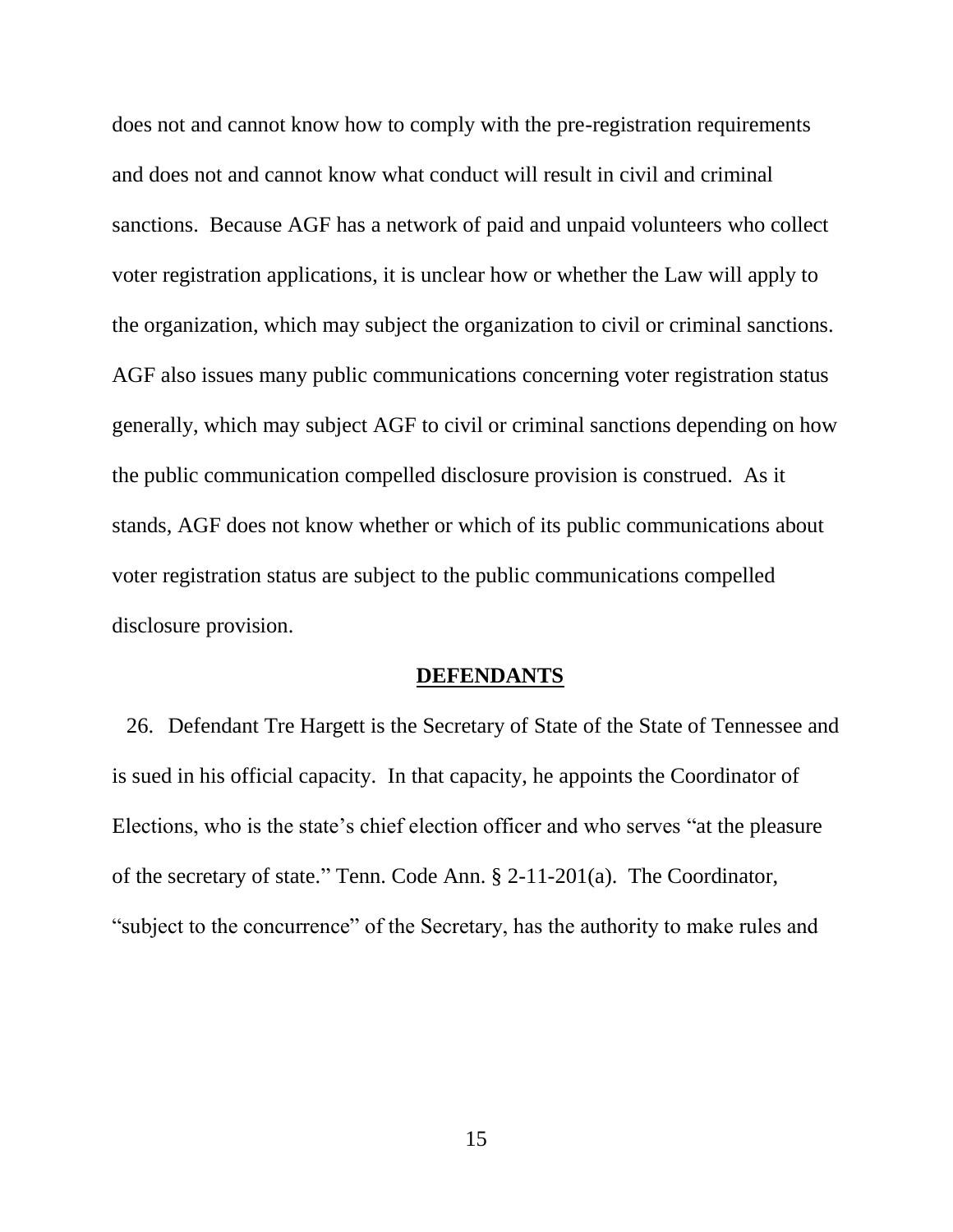regulations as necessary to carry out the provisions of the Election Code. *Id.* § 2-  $11-201(c)$ .

27. Defendant Mark Goins is the Coordinator of Elections of the State of Tennessee and is sued in his official capacity. The Coordinator is "the chief administrative election officer of the state." *Id.* § 2-11-201(b). The Coordinator "[g]enerally supervise[s] all elections" and has a myriad of responsibilities including "prepar[ing] instructions for the conduct of registration" and "[a]uthoritatively interpret[ing] the election laws for all persons administering them." *See id.* §§ 2-11-201, 2-11-202, 2-2-115. The Coordinator is further authorized to investigate or have investigated "the administration of election laws." *Id.* § 2-11-202(a)(5)(A)(1). In conducting an investigation, the Coordinator is authorized to "issue subpoenas and summon witnesses, administer oaths to such witnesses, take the depositions of witnesses, compel the production of documents, exhibits, records or things, and require testimony on any issue related to the investigation or review." *Id.*  $\S$  2-11-202(a)(5)(B).

28. Defendant Herbert Slatery III is the Attorney General of the State of Tennessee and is sued in his official capacity. The Attorney General and district attorney generals can investigate or prosecute any violation of the Election Code, or request that the Coordinator conduct an investigation. *Id.* § 2-11-  $202(a)(5)(A)(1)-(C)$ . More specifically, "if a state or county official determines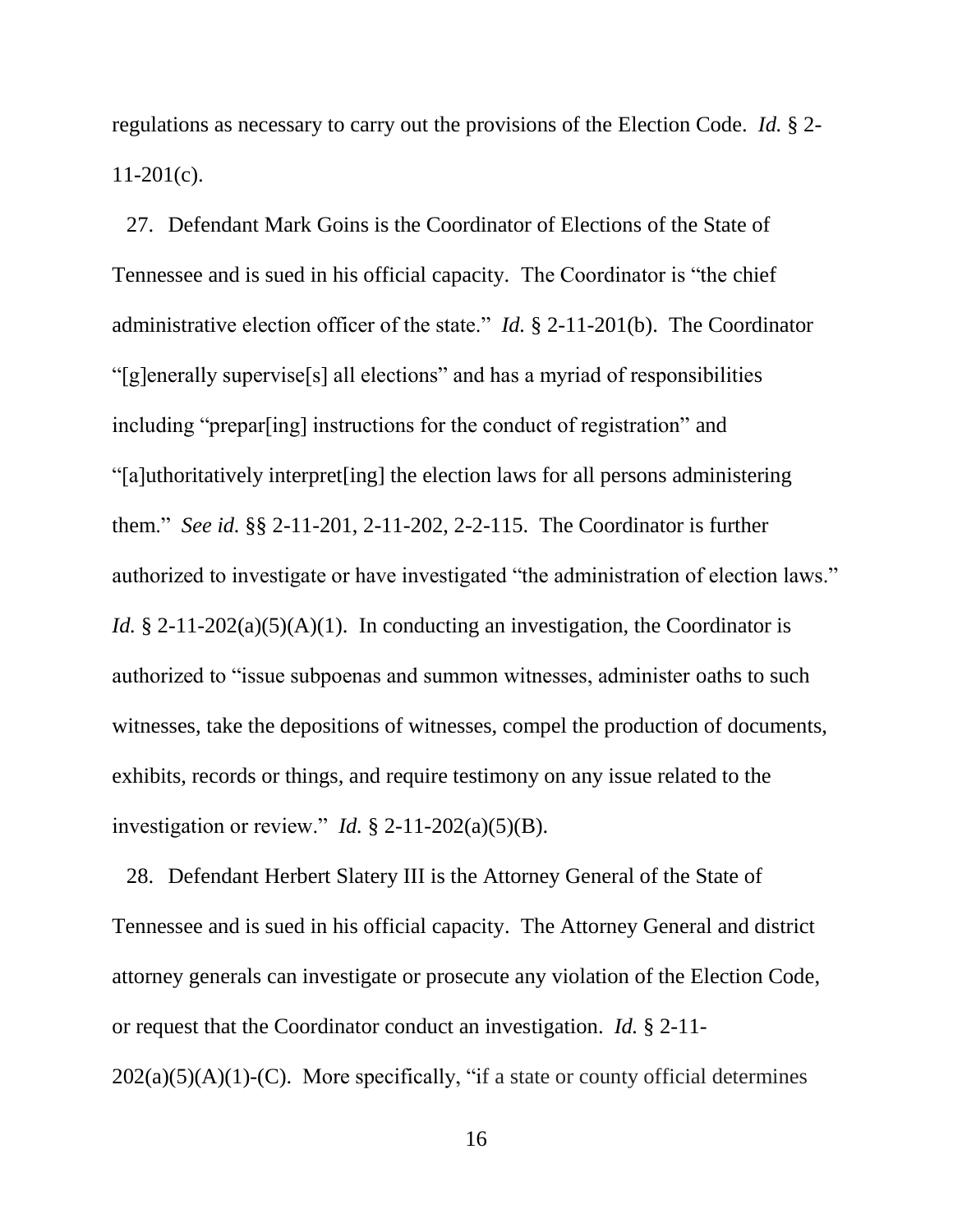that there is a pattern of fraudulent registration, or any activities on the part of any individuals to vote who are not qualified voters, the Coordinator can request that the attorney general within whose district these actions may occur, to bring action." *Id.* § 2-2-115(b)(6).

29. Defendant the State Election Commission and its individual members Donna Barrett, Judy Blackburn, Greg Duckett, Mike McDonald, Jimmy Wallace, Tom Wheeler, and Kent Younce are sued in their official capacity. Under the Law, the State Election Commission has the authority to review any "incomplete" voter registration application submitted by county election commissioners, review each application presented, make a finding on the number of incomplete applications, and, based on that finding, "may impose civil penalties for Class 1 and 2 offenses." Tenn. Code Ann. § 2-2-143(c)(3). Under the Law, the State Election Commission can combine the number of "incomplete" forms submitted in each county to calculate the total number of "incomplete" forms. *Id.* For any offense, the State Election Commission is authorized to send an assessment letter detailing the violation and penalty, review waiver requests from violators, and promulgate all rules necessary to implement the provisions of the Section. *Id.* §§ 2-2-143(c)(5)-  $(6)$ , 2-2-143(e).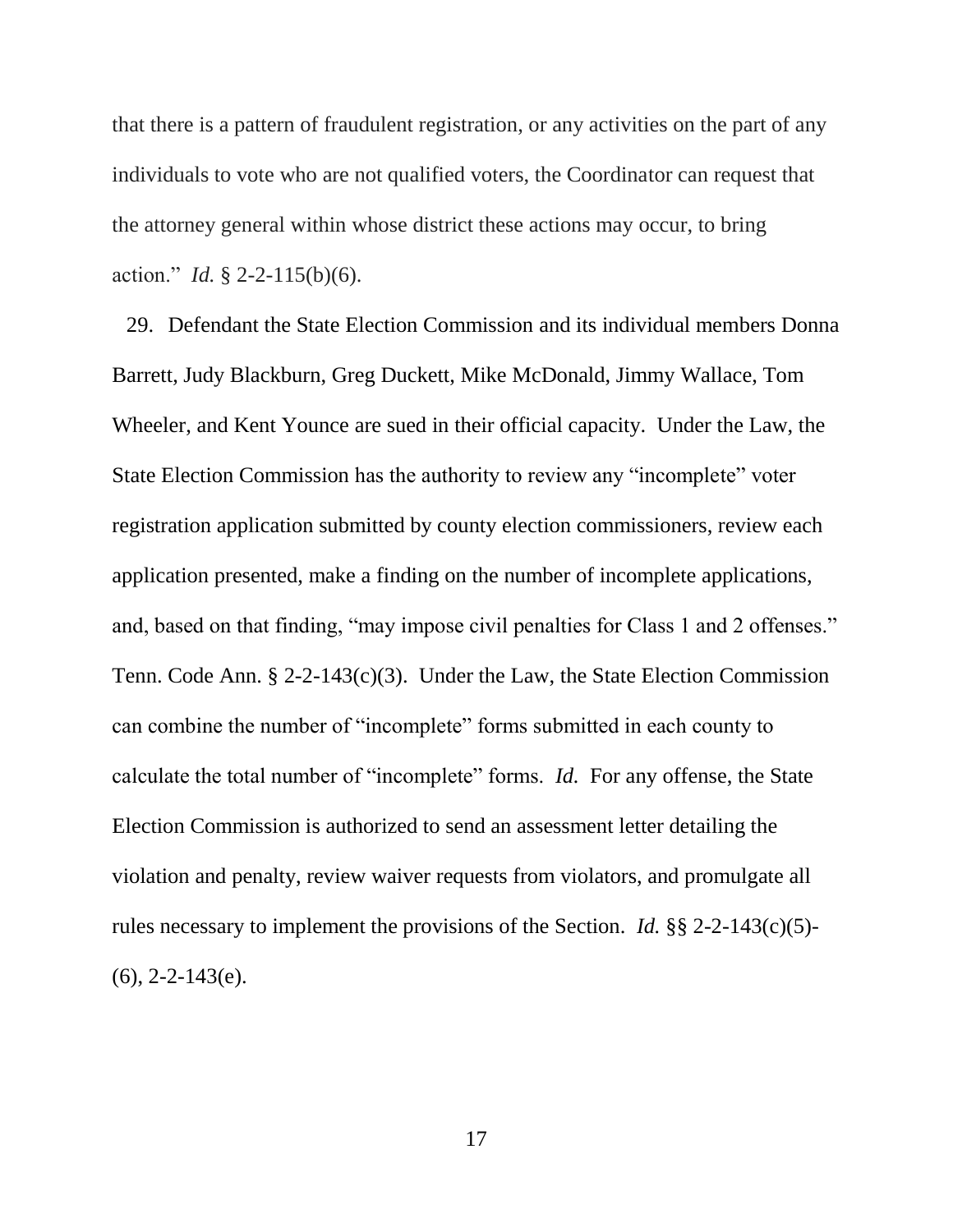#### **FACTUAL ALLEGATIONS**

#### **Plaintiffs' Voter Registration Activities Strengthen Democracy**

30. A substantial number of Tennessee citizens who register to vote each year are registered with the assistance of private citizens and groups engaging in voter registration drives, including Plaintiffs.

31. Tennessee has a voter registration rate of 78.52 percent, which currently ranks 45th in the Nation in voter registration. Tennessee ranks 49th in the nation for voter turnout, according to Pew's Election Performance Index. Pew Charitable Trusts, *Elections Performance Index*, Pew (2016),

[https://elections.mit.edu/#indicator;](https://elections.mit.edu/#indicator) Pew Charitable Trusts, State Profiles, Pew (2016), [https://elections.mit.edu/#state-TN.](https://elections.mit.edu/#state-TN)

32. Voter registration rates among Tennessee citizens who live in predominantly low-income and minority communities are lower than those for more affluent citizens and lower than the statewide average. Citizens in predominantly lowincome and minority communities tend to change addresses more frequently, visit state motor vehicle offices (where many Tennessee citizens register to vote) less frequently, have lower literacy rates, less internet access (and thus less ability to obtain voter registration applications online), and are more dependent on public transportation (making it more difficult to travel to register at a government office). *See generally* Thom File, *Characteristics of Voters in the Presidential Election of*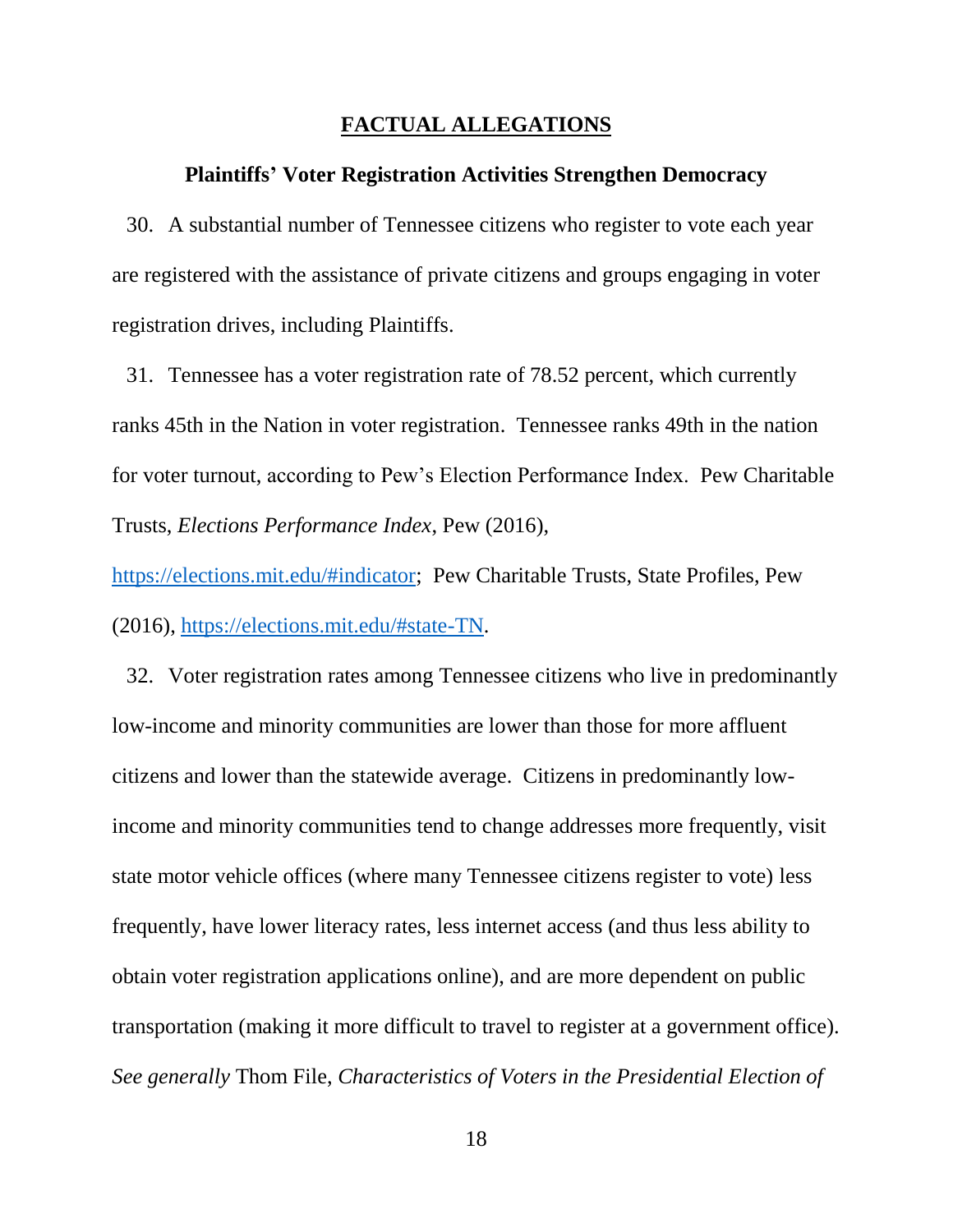*2016*, U.S. Census Bureau (Sept. 2018), \*8-9,

[https://www.census.gov/content/dam/Census/library/publications/2018/demo/P20-](https://www.census.gov/content/dam/Census/library/publications/2018/demo/P20-582.pdf) [582.pdf.](https://www.census.gov/content/dam/Census/library/publications/2018/demo/P20-582.pdf)

33. According to the Census Bureau, people of color and individuals aged 18-29 report at higher rates than other demographic groups that they are not registered to vote because they did not know where or how to register. *Id.* at 15.

34. Plaintiffs' voter registration activities focus on these communities because they rely more on third-party voter registration drives than do other communities.

35. Plaintiffs' voter registration activities have resulted in a significant expansion of the franchise in Tennessee.

# **Plaintiffs' Voter Registration Activities Are Core Political Speech and Associational Activity**

36. Plaintiffs and other similar organizations rely on voter registration activity to reach citizens who otherwise would likely not participate in the democratic process.

37. Plaintiffs have conducted and wish to continue conducting voter registration activities to engage diverse communities in the democratic process, including through face-to-face interactions at the supermarket, laundromat, peoples' homes, religious services, shopping malls, housing projects, college campuses, and a variety of other places.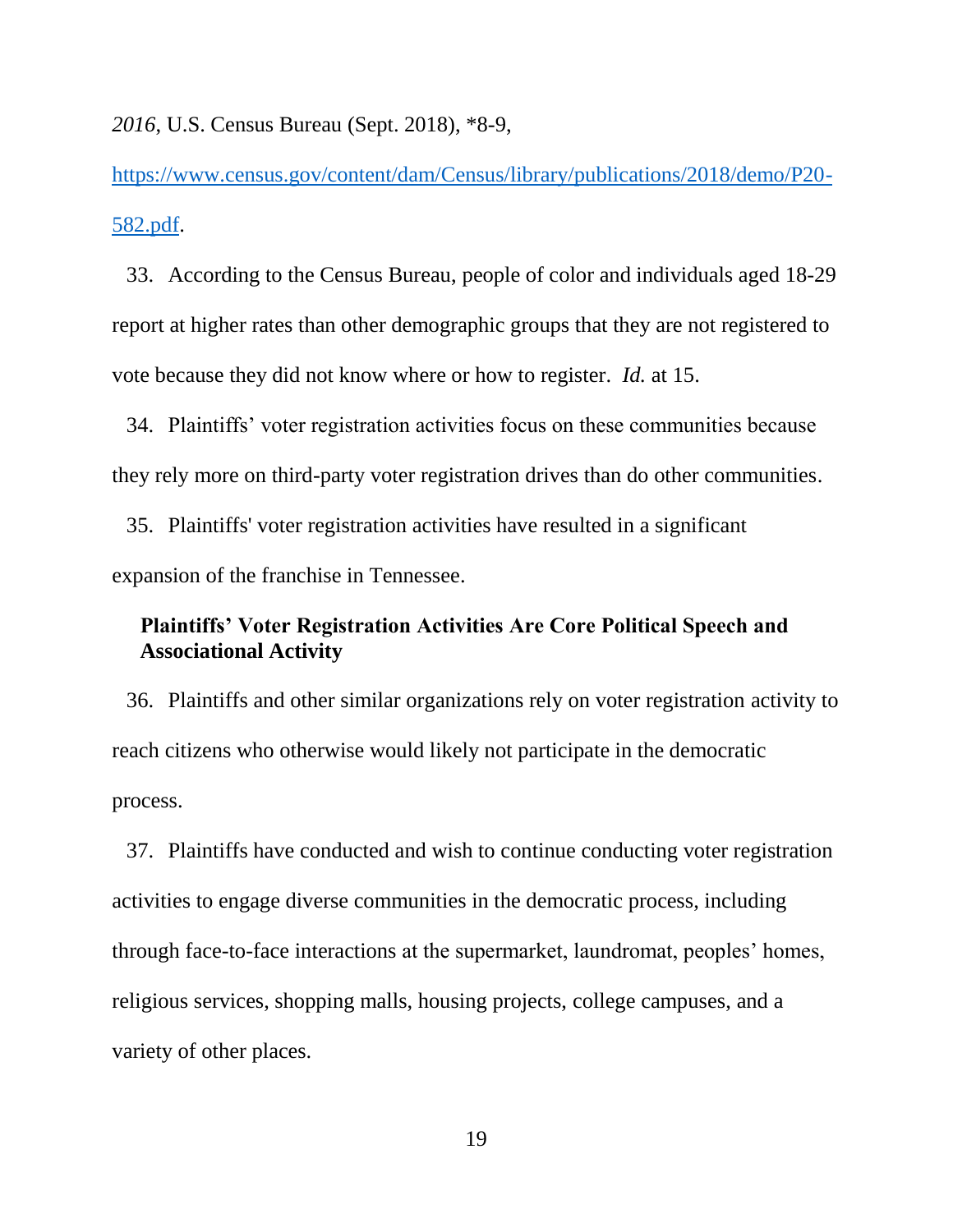38. These voter registration activities, in which Plaintiffs interact with the community and encourage civic participation, expand the franchise and strengthen democracy in Tennessee. These activities are protected by, and indeed are at the core of the activities protected by, the First Amendment to the U.S. Constitution.

#### **Challenged Provisions**

39. On May 2, 2019, Governor Bill Lee signed into law the Third-Party Voter Registration Bill ("the Law).

40. Section 2-2-142 of the Law requires that any person or organization that conducts "voter registration drives" in Tennessee "that attempt to register one hundred (100) or more people to vote" must comply with a set of requirements, including pre-registration, the completion of a training program and the requirement that they file a sworn statement stating that the person or organization shall obey all state laws and procedures regarding the registration of voters. Knowing and intentional violation of each requirement of this provision is a Class A misdemeanor punishable by 1 year in jail and/or a \$2500 fine.

41. Section 2-2-143 imposes a civil penalty ranging from \$150 to \$2000 for any person or organization filing 100 to 500 "incomplete" voter registration applications within a calendar year. For any person or organization filing more than 500 "incomplete" voter registration applications within a calendar year, the penalty provision is a maximum of \$10,000. "Incomplete" is defined as any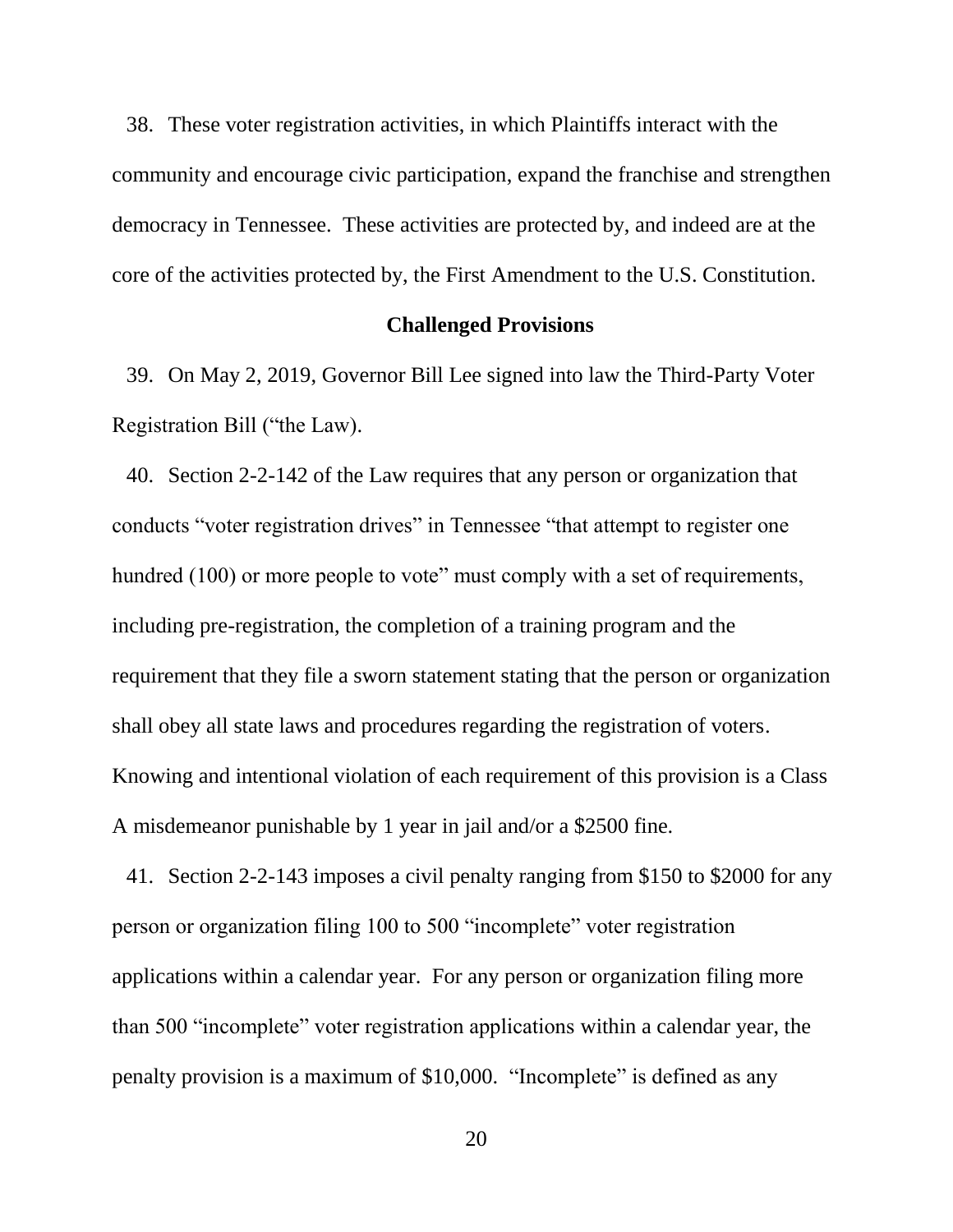application "lacking" the "applicant's name, residential address, date of birth, declaration of eligibility, or signature." The statute further states that "[a] person or organization who collects an application that only contains a name or initial is not required to file the application with the election commission." The Law authorizes the State Election Commission to combine the number of "incomplete" forms filed by a person or organization in multiple counties when determining the total number of "incomplete" forms filed for the purpose of assessing civil sanctions.

42. Section 2-19-145 prohibits "any public communications regarding voter registration status by a political committee or organization" if it does not "display a disclaimer that such communication is not made in conjunction with or authorized by the Tennessee Secretary of State. A "'public communication' includes communications made using newspapers or magazines, mass mailings, phone bank or text messages, electronic mail systems, or websites." Any person who "intentionally or knowingly" violates this provision is subject to a Class A misdemeanor—punishable by 1 year in jail and/or a \$2500 fine.

43. The statute exempts "individuals who are not paid to collect voter registration applications" and "organizations that are not paid to collect voter registration applications and that use only unpaid volunteers to collect voter registration applications" from complying with any of the requirements in Sections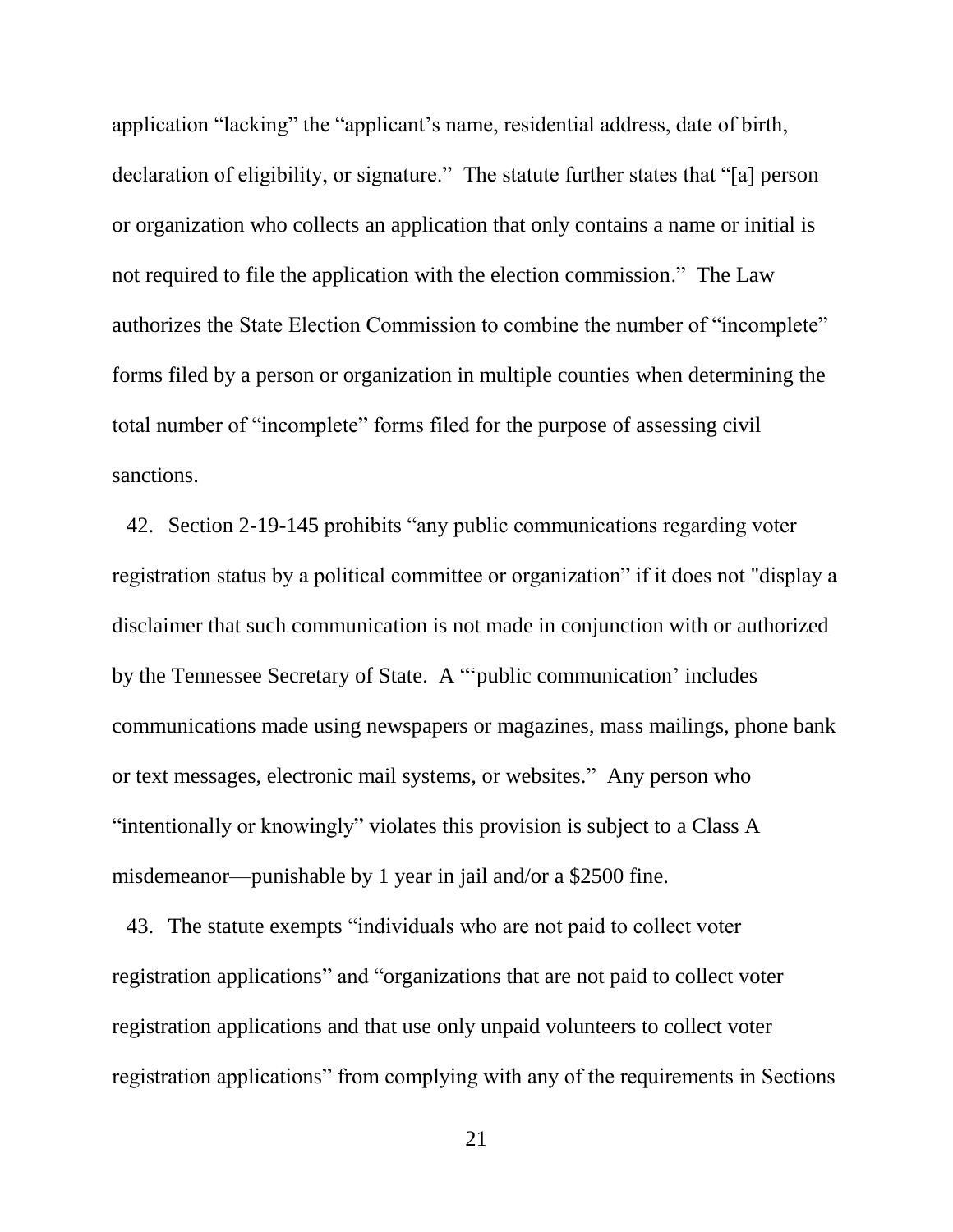2-2-142 (preregistration) and 2-2-143 ("incomplete" forms) and from the criminal and civil penalties.

# **Vagueness and Over-breadth of the Law and Burdens Placed by the Law**

# *A. The "Unpaid Volunteer" Exemption*

44. The statute's exemption of "individuals who are not paid to collect voter registration applications" and "organizations that are not paid to collect voter registration applications and use only unpaid volunteers to collect voter registration applications" effectively establish the statutory threshold for determining which individuals or organizations are subject to the primary substantive requirements of the Law—namely Sections 2-2-142 and 2-2-143, that subject violators to civil and criminal penalties.

45. The Law does not define what is meant by "individuals who are not paid" or "organizations that are not paid . . . and only use unpaid volunteers" to collect voter registration applications. On the face of the Law, it is unclear whether it applies to any of the following situations: organizations that receive grants to conduct their activities generally and that may include sending volunteers to collect voter registration applications as a minor part of these activities; organizations that use unpaid volunteers to collect applications, but may give those volunteers gifts to thank them; organizations that provide basic stipends to volunteers to conduct voting-related activities which may include collecting voter registration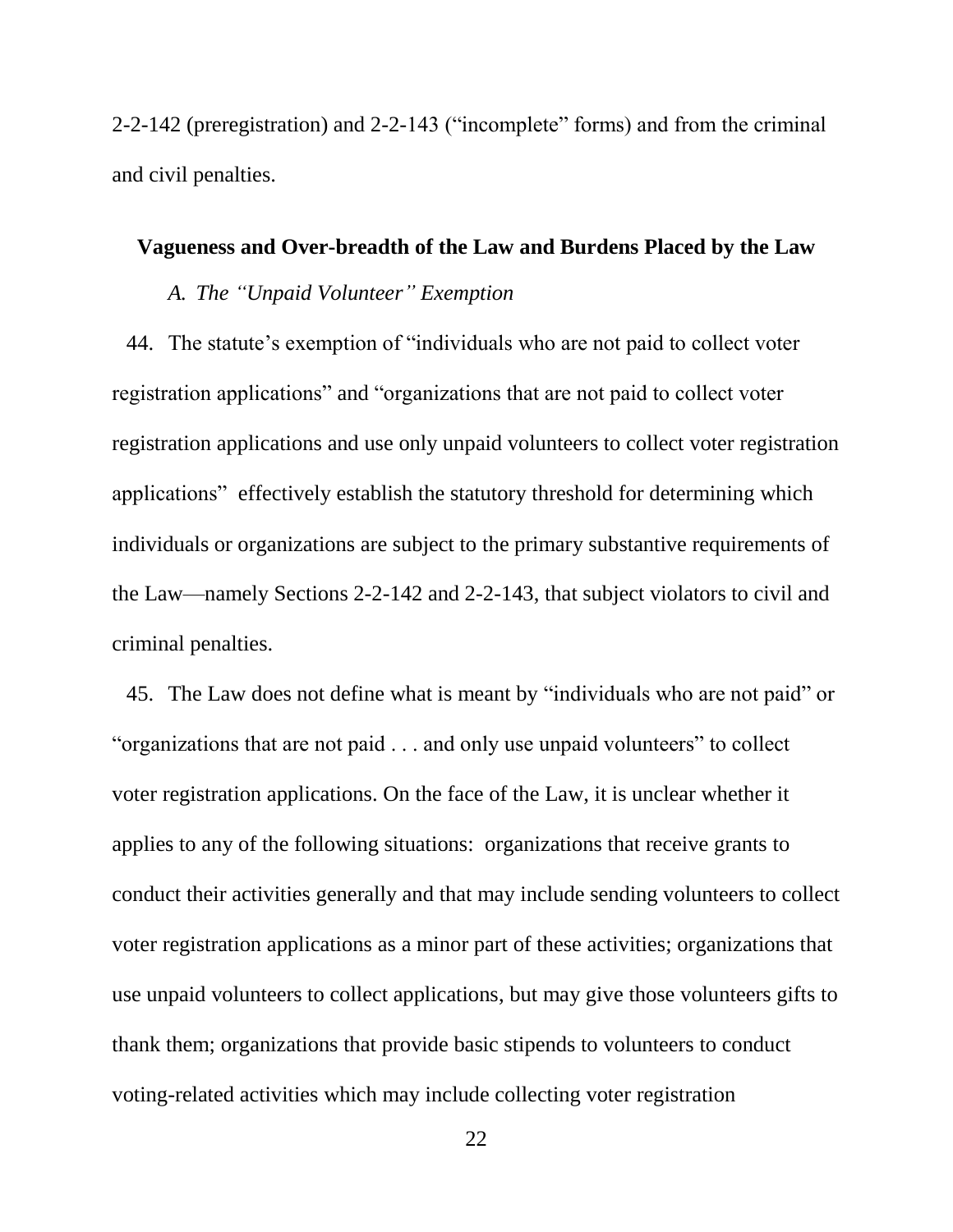applications; or organizations that use only unpaid volunteers to engage directly with prospective voters and collect voter registration applications, but rely on paid staff or a mix of paid and unpaid staff to supervise, coordinate, manage or direct the collection of voter registration forms.

46. There is no basis for the Law to differentiate between paid and unpaid voter registration workers with respect to mandating compliance with the requirements of Sections 2-2-142 and 2-2-143.

# *B. The Civil Penalty for Submission of "Incomplete" Forms*

47. The Law's imposition of penalties for "incomplete" voter registration applications—defined under Section 2-2-143 as applications "lacking the applicant's name, residential address, date of birth, declaration of eligibility, or signature"—is vague, as it is unclear whether the term is intended to cover only applications that contain missing information or is also intended to apply to applications that contain incorrect information. The Law also fails to make clear what defects in the information provided on the application are sufficiently significant to make the application "incomplete." While the text of the statute refers to "incomplete" applications, an earlier version of the bill included the word "deficient" instead of "incomplete," and comments on the Senate Floor upon passage of the Law suggest that lawmakers themselves are unclear on what the term "incomplete" means. The vagueness of the term "incomplete" was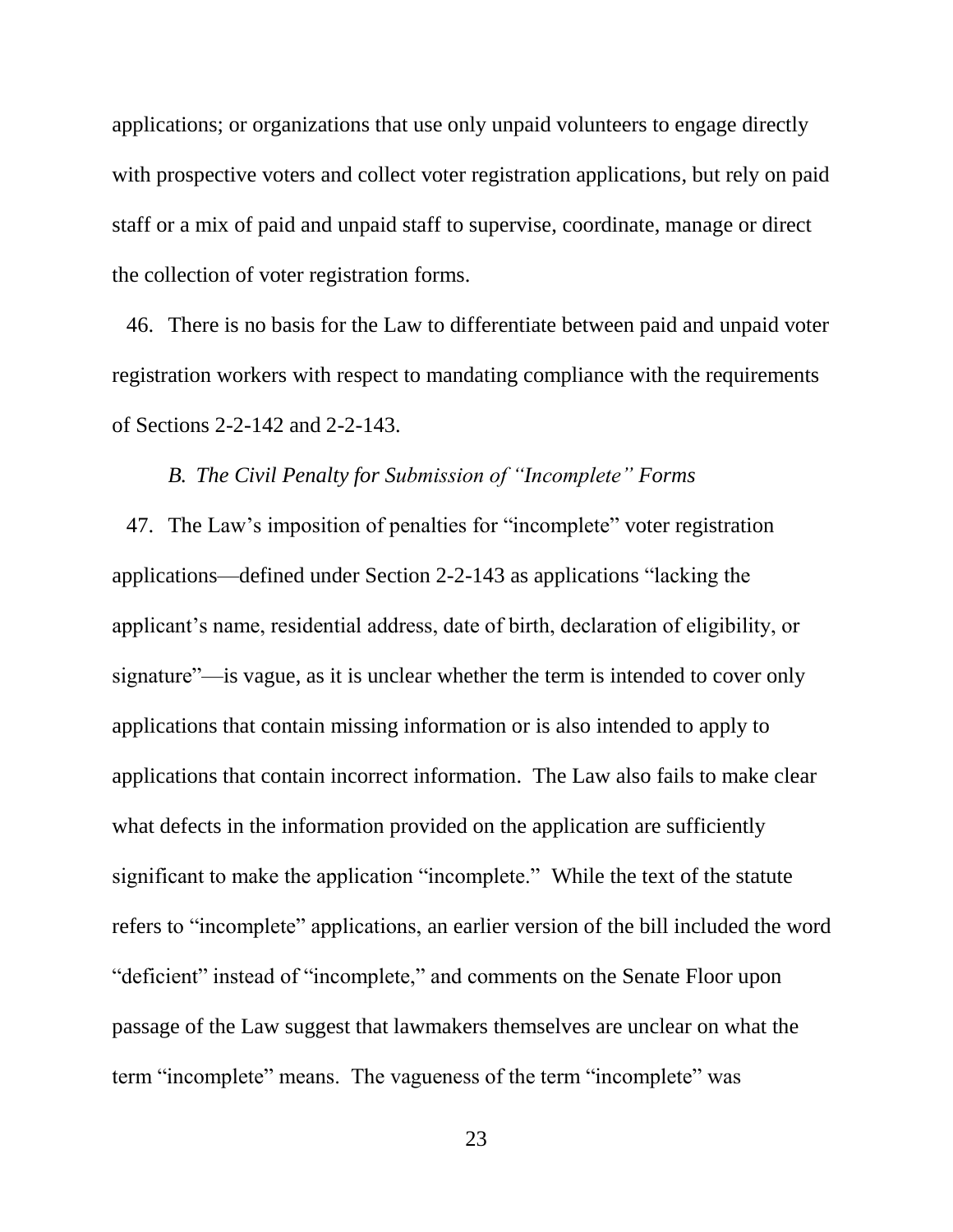exacerbated by the comments of Senator Jackson, the sponsor of the initial bill, during debate on the Senate floor on April 25, 2019. Senator Jackson repeatedly used the term "deficient" to refer to the provision of the Law providing for penalties for the submission of "incomplete" forms, and repeatedly gave examples of inaccurately filled-out forms as the sort that would trigger the civil penalties even if they were not incomplete.

48. In addition, those charged with implementing the Law have suggested that "deficient" should be construed broadly, as including not only missing, but also incorrect information. For example, Defendant Goins, who will be responsible for implementing the Law, testified before the Senate State and Local Committee that he interprets "deficient" to mean incomplete or incorrect. Senate State and Local Committee, Hearing (Apr. 9, 2019),

## [http://tnga.granicus.com/MediaPlayer.php?view\\_id=439&clip\\_id=17123.](http://tnga.granicus.com/MediaPlayer.php?view_id=439&clip_id=17123)

49. the legislative history of the Law indicates that the Legislature construes the word "incomplete" as synonymous with "deficient."

50. H.B. 1079 and S.B. 971, the bills that ultimately became law, initially provided that the civil penalty would apply to 100 or more "deficient" applications. "Deficient" was defined in the bills as "lacking information required" by the statute containing the voter registration form. Before passage, H.B. 1079 and S.B. 971 were amended, replacing "deficient" with "incomplete," and again defining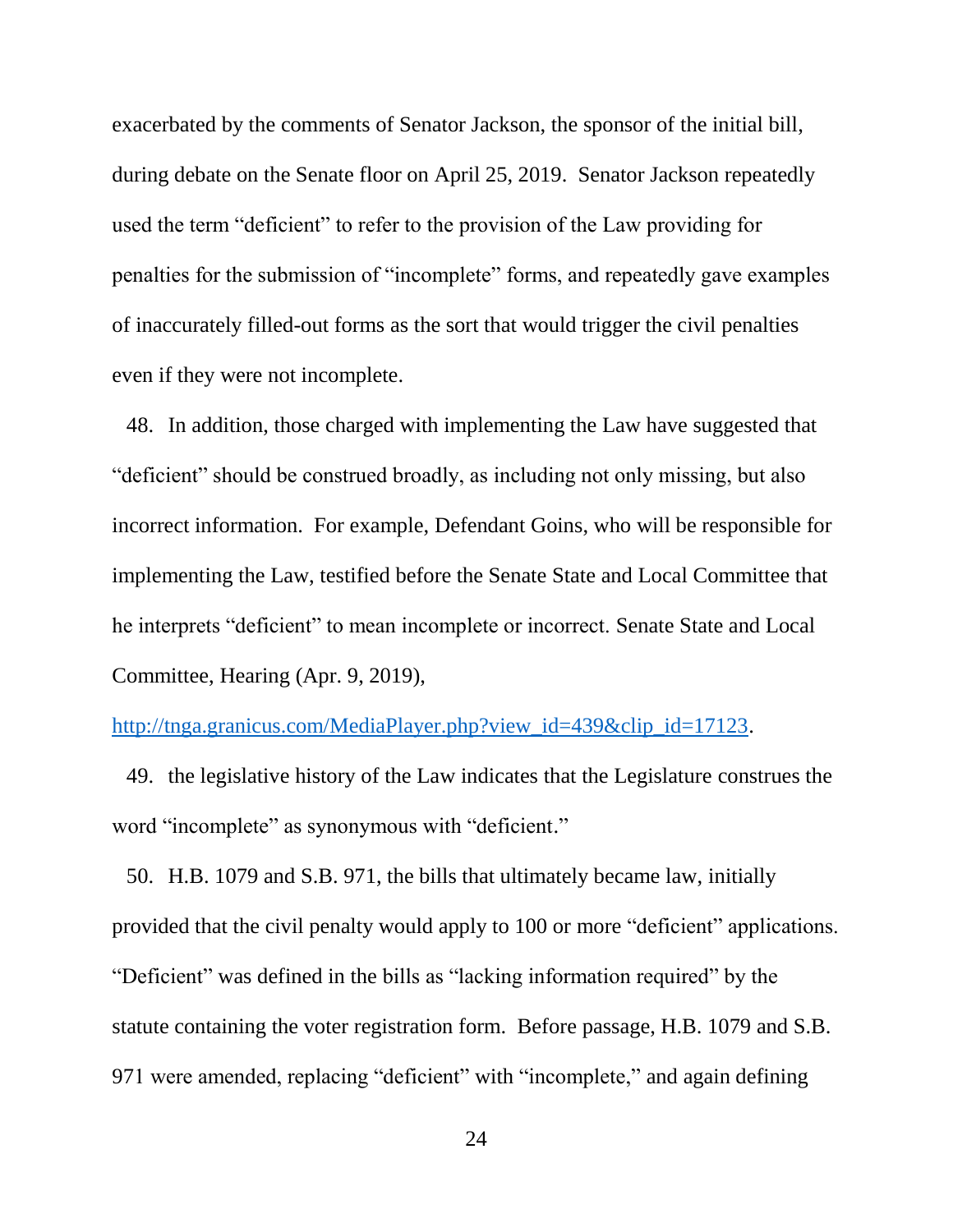"incomplete" as "lacking" information statutorily required on the state voter registration form, the only difference being that specific information required by the statute (as opposed to all of the required information) was spelled out in the amendment: applicant's name, residential address, date of birth, declaration of eligibility, or signature. The Law is unconstitutionally vague as to whether or not the statutory term "incomplete" includes "incorrect" or "inaccurate" information, and if so, what is the degree of incorrectness or inaccuracy that would give rise to penalties under the Law. For example, if a registrant has listed his nickname ("Jim") instead of his given name ("James"), it is not clear from the Law whether the application would be deemed "incomplete" because it is missing the applicant's legal name; whether it may be inaccurate but not "incomplete" under the Law's definition; or whether it would be viewed as accurate and complete. Similarly, if a registrant has listed her business address, but not her residential address, it is not clear from the Law whether the application would be deemed incomplete, i.e., missing the proper address necessary for voting eligibility or whether the application may be considered inaccurate but not incomplete.

51. These concerns are heightened in connection with efforts to register college students. For example, it is entirely unclear how and whether the Law would apply to situations where a student fills out her dormitory name as her residence, rather than listing the dormitory's street address; where she overlooks listing her dorm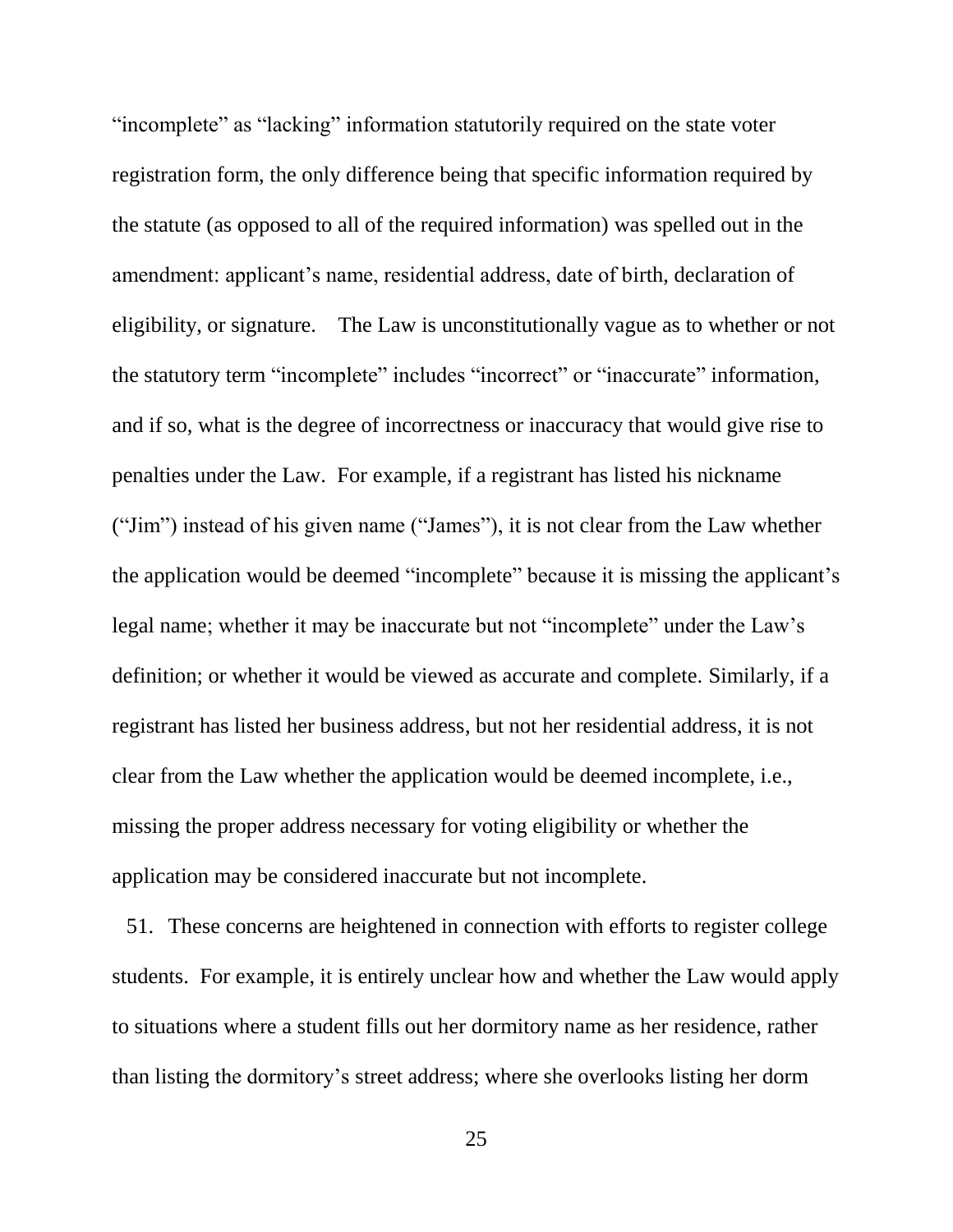room number on her voter registration form; or where she accidentally inverses the address information by listing her dorm as her mailing address and her campus mailbox as her residence.

52. In addition, there is no way for a voter registration volunteer to know whether the information provided by the voter is completely correct for each and every voter registered. If the Law extends the definition of "incomplete" to include inaccurate information, it is unfair to penalize an individual or organization that has no way of evaluating the accuracy of the information the registrant has included on the form. The threat of penalty for the submission of these forms would impose an unconstitutional burden on this constitutionally protected activity.

53. The Law's inclusion of "declaration of eligibility" in the list of requirements that must be met for an application not to be deemed "incomplete" raises additional issues of vagueness. Under governing federal law, voters may register to vote by using either the Tennessee voter registration form or the federal voter registration form. The Tennessee voter registration form contains a separate "declaration of eligibility" requirement, requiring applicants to swear that they plan to remain at their residence for an "undetermined period of time," But there is no similar "declaration of eligibility" on the federal voter registration form. Thus, the Law could penalize Plaintiffs using the federal form that does not include the Tennessee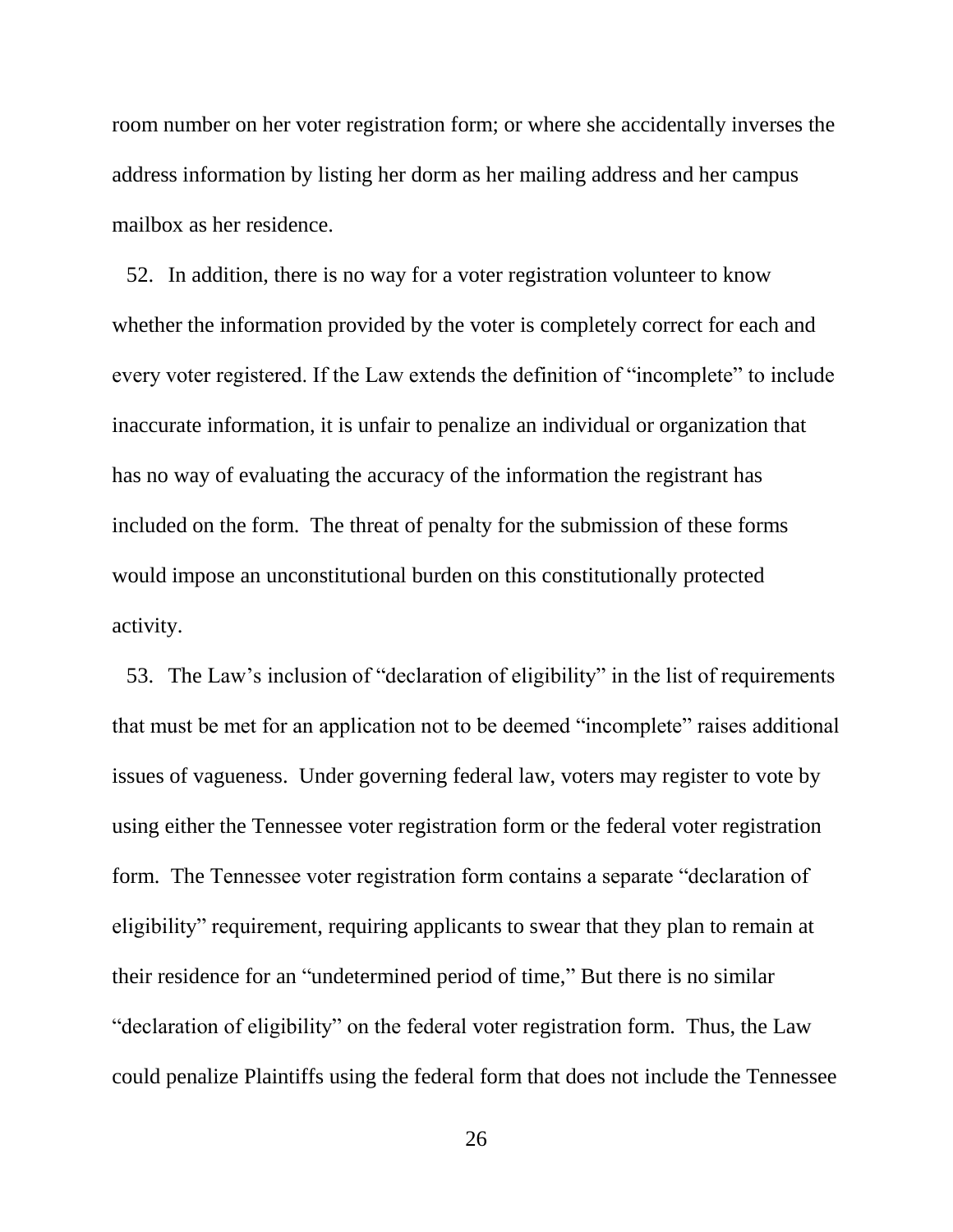form's "declaration of eligibility." *See* Tennessee Secretary of State, *Tennessee Mail-In Application for Voter Registration*, [https://sos-tn-gov-](https://sos-tn-gov-files.s3.amazonaws.com/forms/ss-3010.pdf)

[files.s3.amazonaws.com/forms/ss-3010.pdf.](https://sos-tn-gov-files.s3.amazonaws.com/forms/ss-3010.pdf)

54. Moreover, the Law could unfairly penalize Plaintiffs using the state form because "undetermined period of time" is vague and does not comport with the legal requirements for the determination of residency for purposes of voter registration under Tennessee law. This could particularly impact high-mobility voters, who tend to be lower income, people of color, young voters, and students. *See* Tennessee Secretary of State, *Guidelines for Determining Residency*, [https://sos.tn.gov/products/elections/guidelines-determining-residency.](https://sos.tn.gov/products/elections/guidelines-determining-residency)

55. These vagueness issues are exacerbated because the officials responsible for implementing the Law have required third-party voter registration groups, such as Plaintiffs, to deliver *all* "complete" applications to state election officials. Tennessee regulations require that "voter registrations which are complete upon receipt [by the county election commission] or those which have been completed by inquiries on or before the deadline . . . will be considered as persons registered to vote in the election." Tenn. Comp. R. & Regs. 1360-02-11-.08(1). Defendant Goins has construed this regulation as requiring third-party voter registration groups to deliver all "complete" applications. Hearing (statement of Mark Goins, Tennessee Coordinator of Elections), [http://tnga.granicus.com/](http://tnga.granicus.com/‌MediaPlayer.php?view_id=439&clip_id=17123)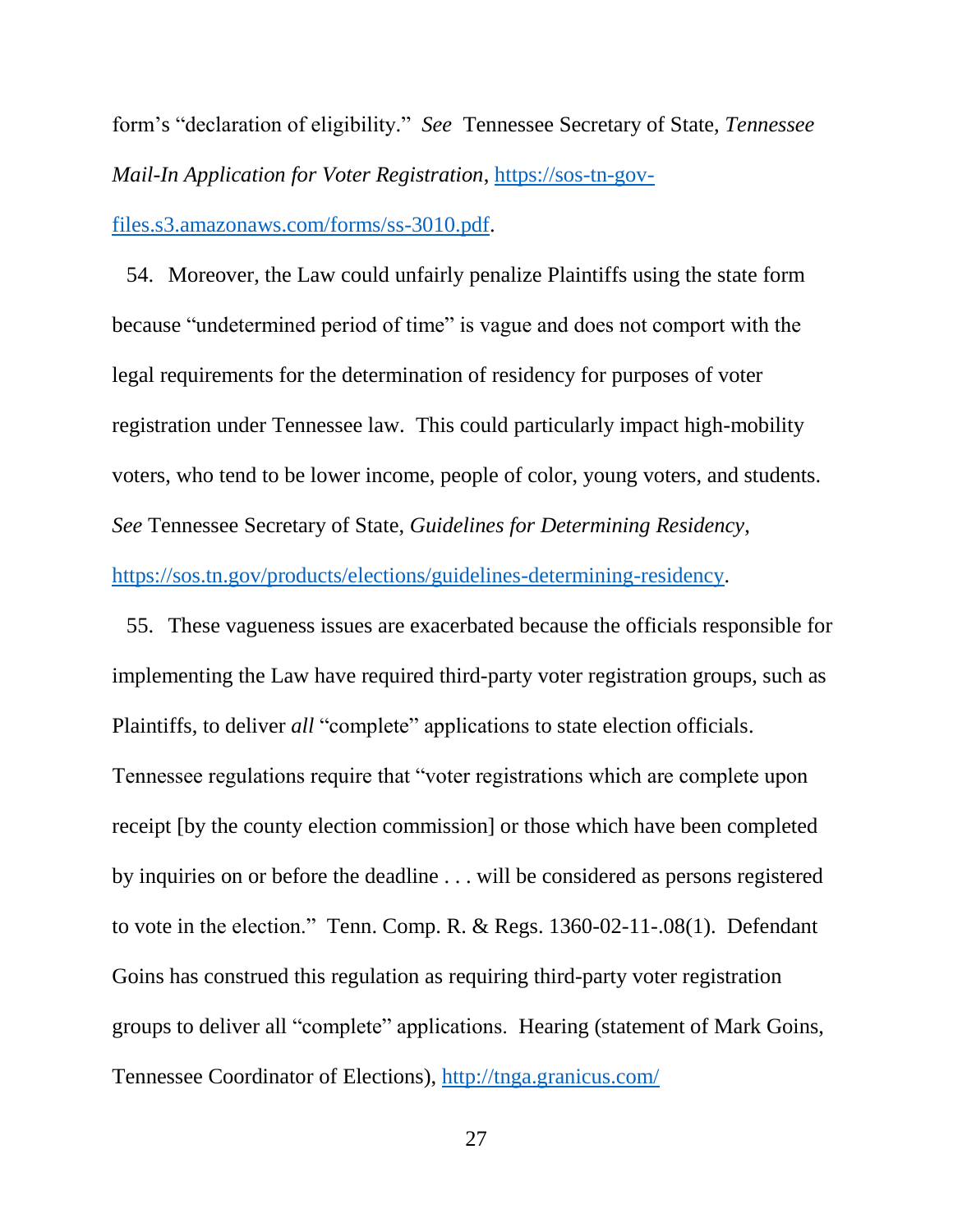[MediaPlayer.php?view\\_id=439&clip\\_id=17123.](http://tnga.granicus.com/‌MediaPlayer.php?view_id=439&clip_id=17123) This places the burden on Plaintiffs to determine what constitutes a "complete" application, at risk of violating the law if they fail to turn in any "complete" applications but also be in violation of the law if they turn in more than 100 applications later deemed to be "incomplete" within a calendar year.

56. The Law's inclusion of a provision that a person or organization that collects an application which has only the applicant's name or initials is not required to file the application with the State Election Commission does nothing to cure the vagueness of the Law's reference to "incomplete" applications, and indeed only increases the ambiguity in the Law. It is unclear, but this provision can be read to mandate by implication that a voter registration worker is required to file all other "incomplete" applications, even though the individual or organization may be penalized under the Law for doing so.

# *C. The Restrictions on "Public Communications Regarding Voter Registration Status"*

57. Section 2-19-145(a)(1)'s prohibition against political committees or organizations making "any public communications regarding voter registration status" unless that communication is accompanied by a disclaimer that it is not made in conjunction with or authorized by the Tennessee Secretary of State is both vague and overbroad, and imposes an unconstitutional burden on Plaintiff's First Amendment rights. By compelling political committees and organizations to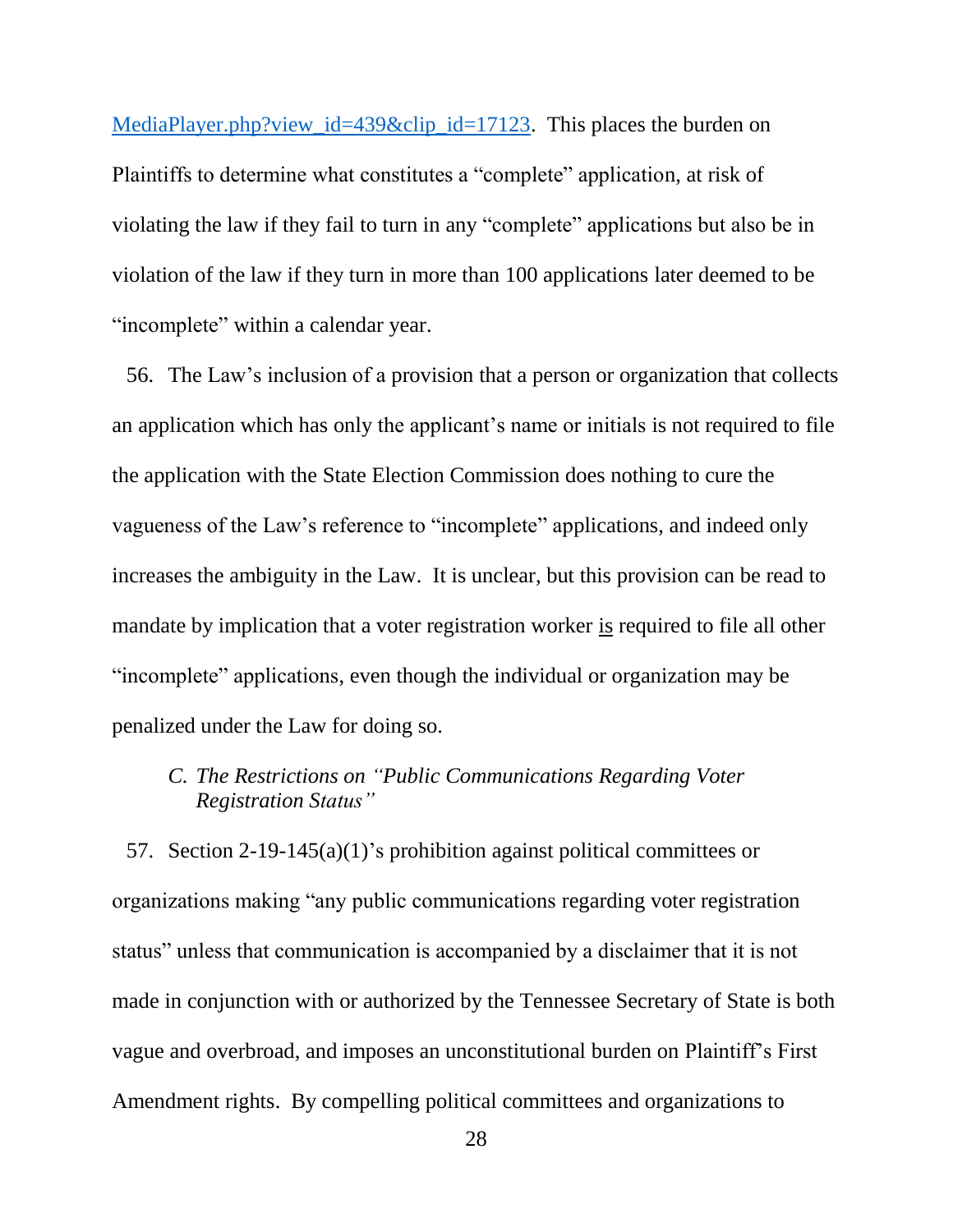convey a particular message, Section 2-19-145 impermissibly alters the content and effectiveness of Plaintiffs' speech and constitutes compelled speech in violation of the First Amendment.

58. Under the Law, "'public communication' includes communications made using newspapers or magazines, mass mailings, phone bank or text messages, electronic mail systems, or websites." Tenn. Ann. Code § 2-2-145(a)(2).

59. Plaintiffs expend substantial efforts to educate the public on how to register to vote and how to check their voter registration status, including dissemination of written information through mailings, handouts and otherwise, posting statements on their websites, and making other forms of public communication.

60. It is unclear from the face of the Law whether the phrase "voter registration status" includes any general discussion of "voter registration" or is limited to the discussion of the "voter registration status" of a particular individual.

61. The Law is overbroad because it could subject to criminal penalties Plaintiffs or any organization that referred to voter registration status in any way, including in Plaintiffs' public education communications, if they fail to include the required disclaimer.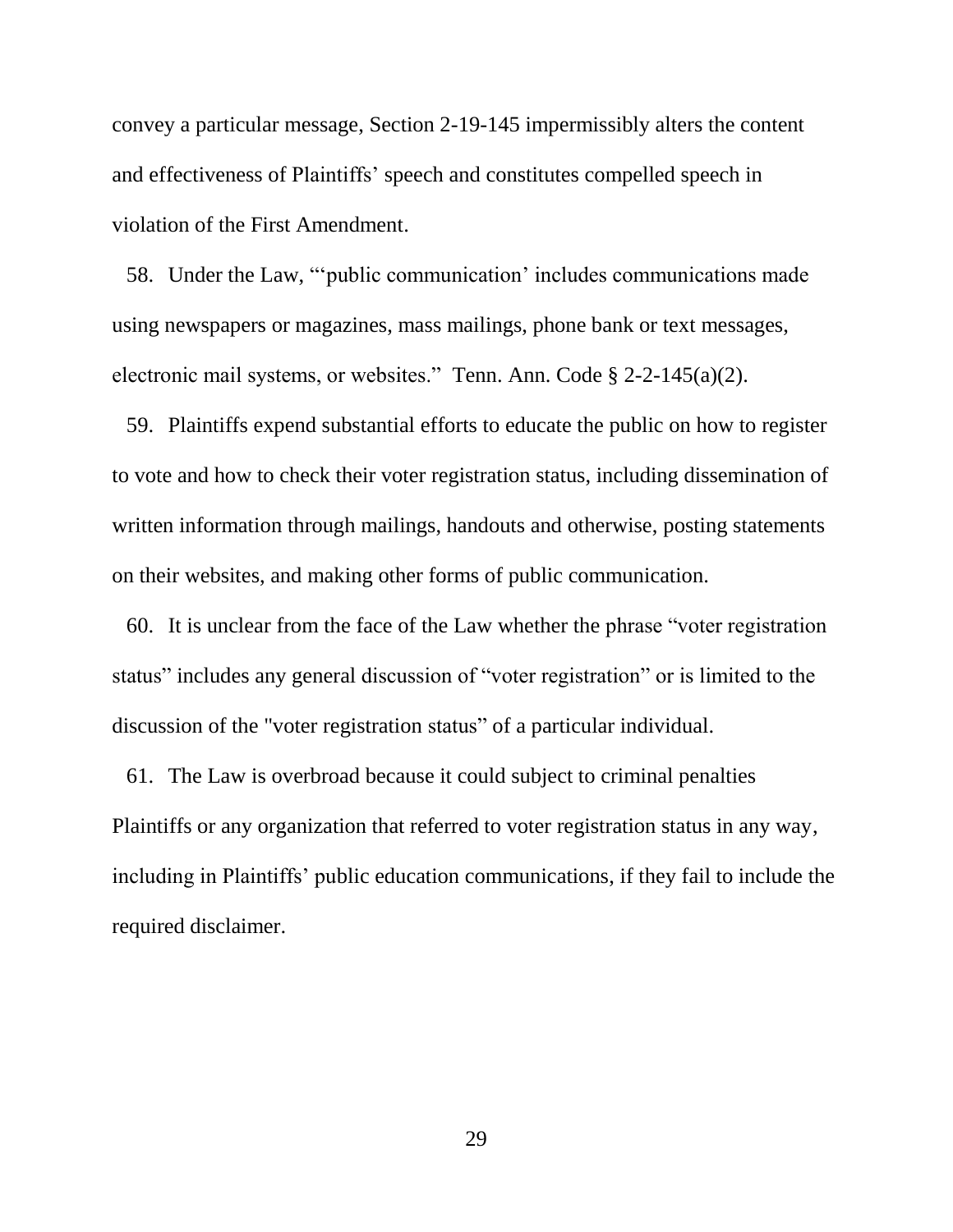#### **COUNT I**

### **42 U.S.C. § 1983**

# **Infringement of the Due Process Clause in Violation of the Fourteenth Amendment as to Sections 2-2-142, 2-2-143, and 2-19-145**

62. Plaintiffs incorporate and re-allege each of the foregoing paragraphs.

63. The Due Process Clause of the Fourteenth Amendment to the United States Constitution prohibits laws that imposes penalties but fail to provide a person of ordinary intelligence fair notice of what is prohibited, or fail to set standards that are sufficient to guard against the arbitrary deprivation of rights. *FCC v. Fox Television Stations, Inc.*, 567 U.S. 239, 253 (2012).

64. The phrase "individuals who are not paid to collect voter registration applications" or "organizations that are not paid to collect voter registration applications and that use only unpaid volunteers to collect voter registration applications" as used in Sections 2-2-142 and 2-2-143 of the Law are vague and provide Plaintiffs with no reasonable opportunity to determine whether and under what circumstances they are subject to the provisions of Sections 2-2-142 and 2-2- 143 of the Law and provide no standards to guard against arbitrary application of the Law.

65. Violations of Section 2-2-142 of the Law are subject to criminal penalties. 66. Violations of Section 2-2-143 of the Law are subject to civil penalties.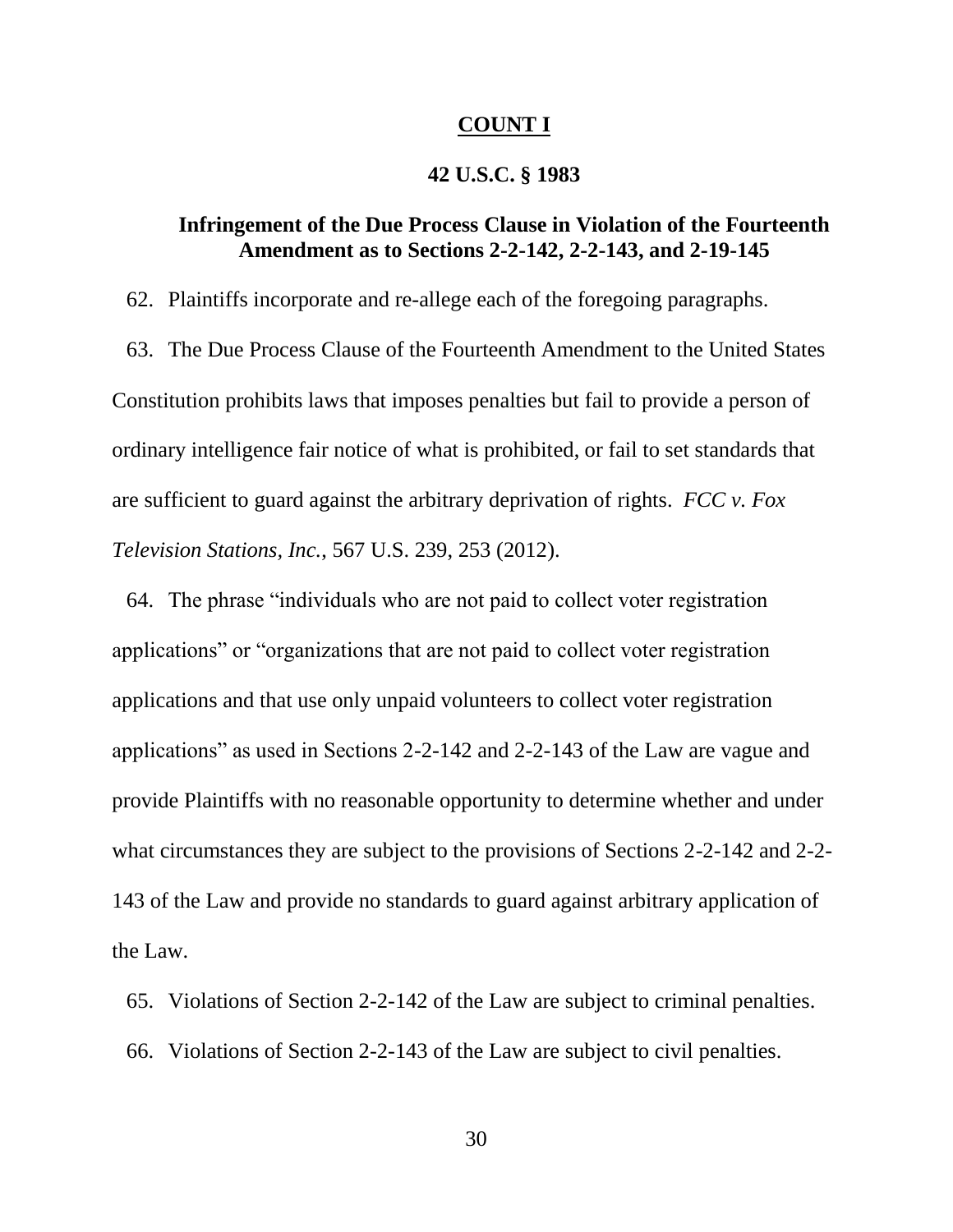67. The phrases "incomplete" and "lacking," as used in Section 2-2-143 of the Law are vague and provide Plaintiffs with no reasonable opportunity to determine under what circumstances their conduct would be subject to the provisions of Section 2-2-143 of the Law and provide no standards to guard against arbitrary application of the Law.

68. The provision that an individual or organization that collects an application "contain[ing] only a name or an initial" is not "required to file the application with the election commission" is vague because it fails to make clear whether it refers only to forms that contain no other information besides a name or initial or whether it mandates the filing of any form that contains any other information in addition to a name or initial, regardless of the completeness of the application in other respects, and provides no guidance as to what constitutes a "complete" application.

69. Section 2-2-143 of the Law subjects Plaintiffs to the threat of civil penalties for conduct they are compelled to undertake, i.e., the submission of "complete" registration forms, when the forms may be deemed "complete" under Tennessee regulations but "incomplete" under Section 2-2-143, depending on how the vague term is construed.

70. Section 2-2-143 of the Law subjects Plaintiffs to the threat of civil penalties for conduct which they are compelled to undertake, i.e., the submission of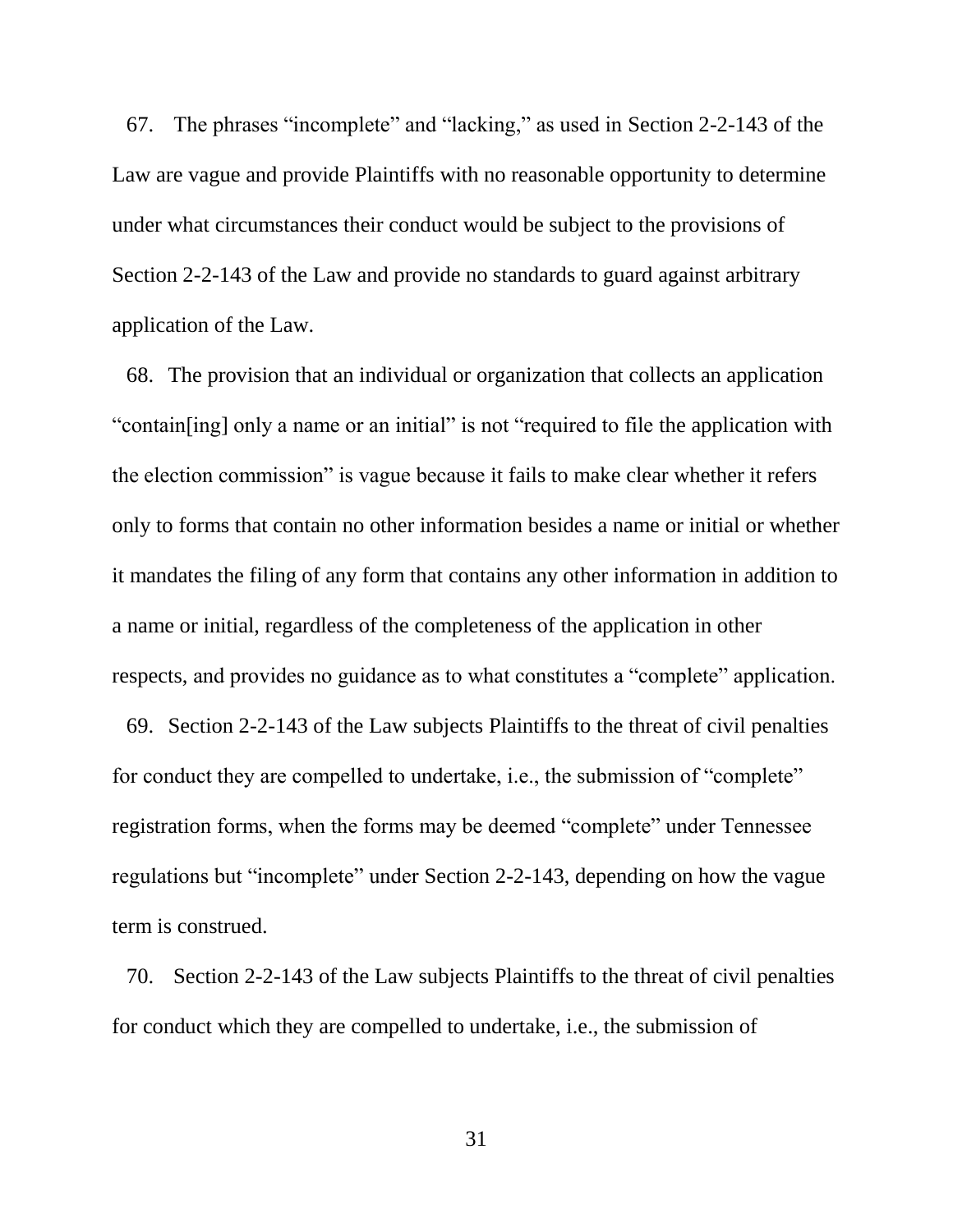"complete" registration forms, when they have no ability, control and/or opportunity to cure any deficiencies.

71. Section 2-19-145's prohibition against political committees or organizations making a "public communication regarding voter registration status" unless that communication is accompanied by a disclaimer that it is not made in conjunction with or authorized by the Tennessee Secretary of State violates the Due Process Clause because the phrases "public communication" and "regarding voter registration status" are vague.

72. In addition, "'public communication' includes communications made using newspapers or magazines, mass mailings, phone bank or text messages, electronic mail systems, or websites." The use of "includes" indicates that this list is not exhaustive. The Law is therefore vague and violates the Due Process Clause.

73. Violation of Section 2-19-145 may subject Plaintiffs to criminal penalties.

74. Sections 2-2-142, 2-21-143, and 2-19-145 violate the Due Process Clause of the Fourteenth Amendment.

#### **COUNT II**

# **42 U.S.C. § 1983**

# **Infringement of First Amendment Rights of Paid Voter Registration Workers and Organizations Using Paid Voter Registration Workers**

75. Plaintiffs incorporate and re-allege each of the foregoing paragraphs.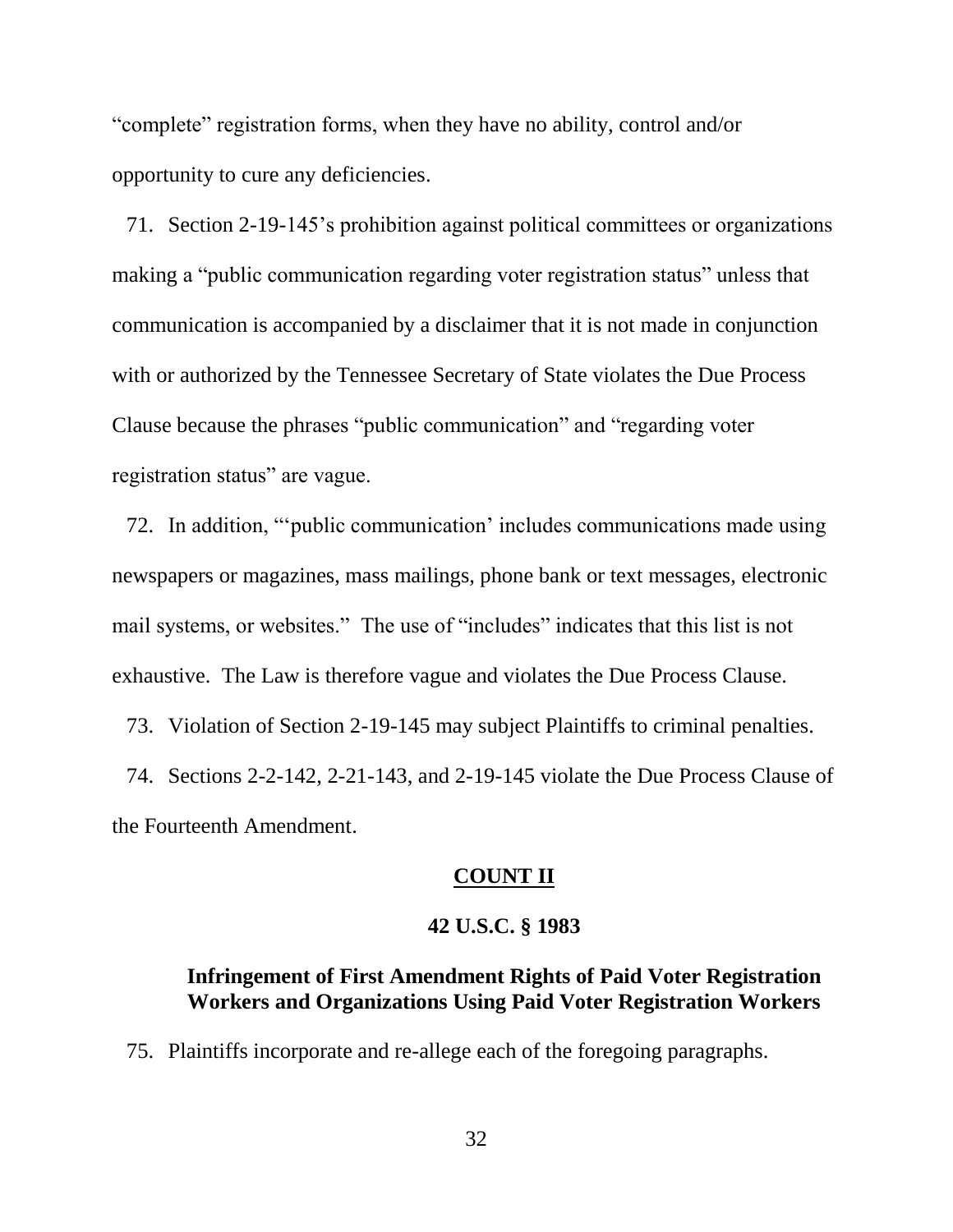76. Sections 2-2-142 and 2-2-143 would subject paid individuals, and potentially individuals that volunteer for organizations that are paid to collect voter registration applications, to burdensome pre-registration, training, and affirmation processes, and make them subject to civil and criminal penalties for violations of these sections.

77. There is no rational basis for differentiating between paid and unpaid voter registration workers for purposes of the Law.

78. To the extent that Defendants claim that the differentiation between paid and unpaid individuals is necessary to stop fraud, there is no evidence that paid voter registration workers are more prone to commit fraud than unpaid volunteers. The Law imposes substantial burdens on the First Amendment rights of paid voter registration workers and the organizations, such as Plaintiffs, with whom they are affiliated.

#### **COUNT III**

# **42 U.S.C. § 1983**

# **Infringement of the Free Speech Clause of the First Amendment as Incorporated in the Fourteenth Amendment as to Section 2-19-145**

79. Plaintiffs incorporate and re-allege each of the foregoing paragraphs.

80. By compelling political committees and organizations to add a particular state-imposed message every time they make a public communication about voter registration status, Section 2-19-145 alters the content of their speech and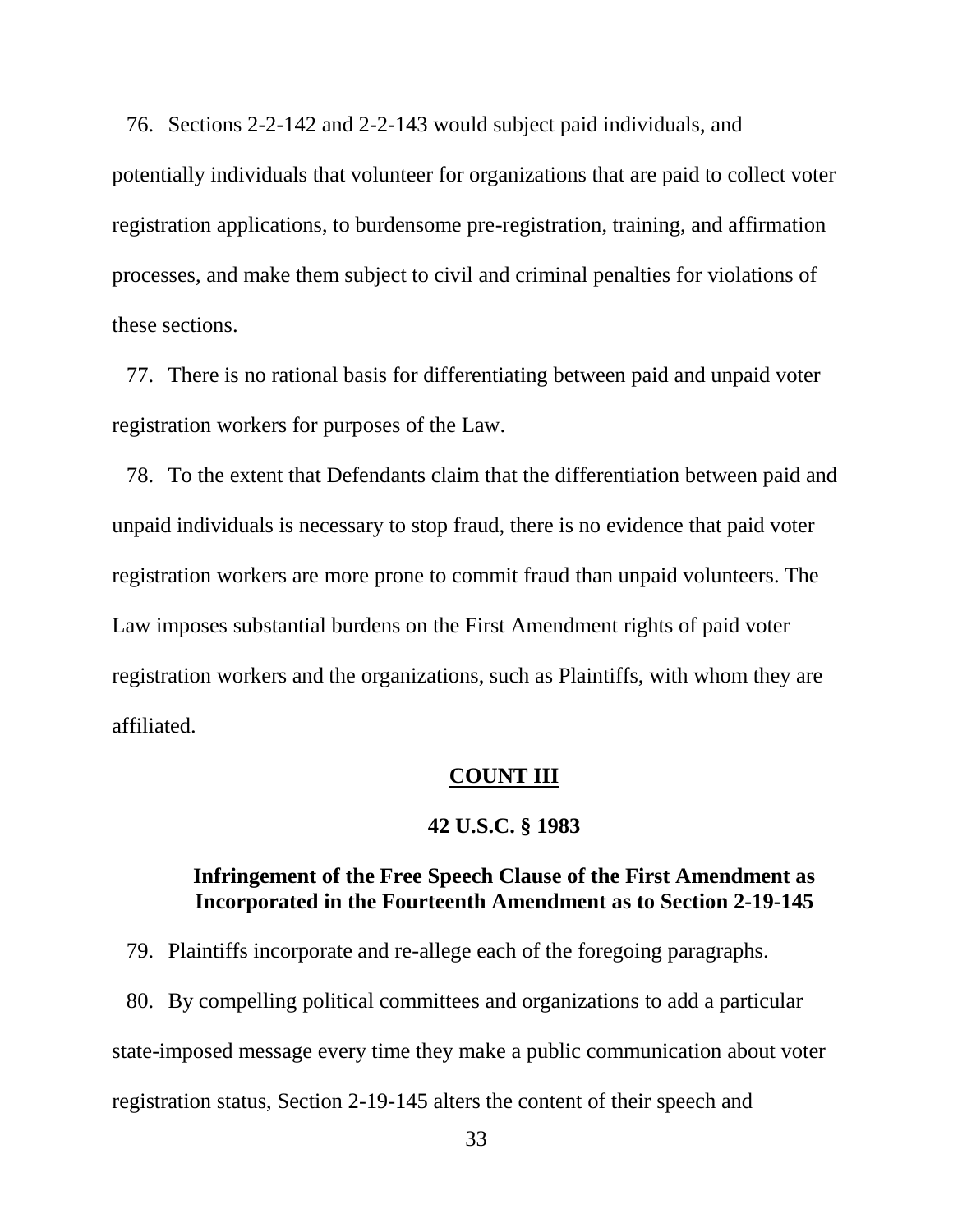impermissibly compels speech in violation of the First Amendment. *See Nat'l Inst. of Family Life Advocates v. Becerra*, 138 S. Ct. 2361 (2018); *McIntyre v. Ohio Elections Comm'n*, 514 U.S. 334 (1995).

81. Such laws compelling speech are subject to strict scrutiny. *See Reed v. Town of Gilbert, Ariz.*, 135 S. Ct. 2218, 2228 (2015).

82. A strict scrutiny test applies in particular to infringements on speech in the elections context. *See*, *e.g.*, *Fed. Election Comm'n v. Wis. Right to Life, Inc.*, 551 U.S. 449, 461 (2007); *Austin v. Mich. Chamber of Commerce*, 494 U.S. 652, 658 (1990), *rev'd on other grounds, Citizens United v. Fed. Election Comm'n*, 558 U.S. 310 (2010).

83. Section 2-19-145 of the Law is not narrowly tailored to serve a compelling governmental interest. On its face, it would require Plaintiffs to add the required disclaimer any time they make any "'public communication' regarding voter registration status," including general statements about voter registration Plaintiffs routinely make as part of Plaintiffs' voter education and voter outreach programs

84. Section 2-19-145 is a content-based regulation, compelling speech in a manner that violates the Free Speech Clause of the First Amendment.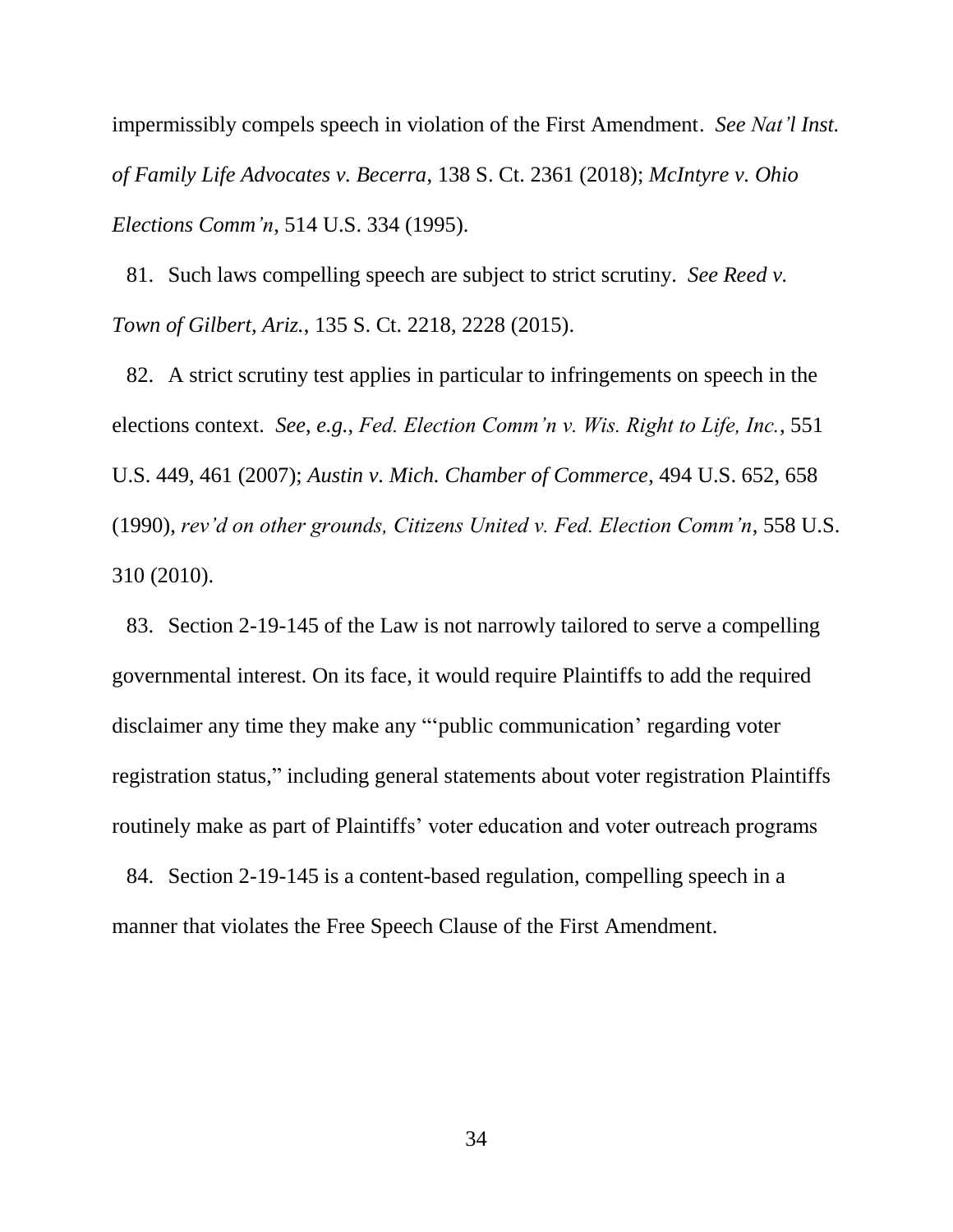#### **COUNT IV**

### **42 U.S.C. § 1983**

# **Infringement of First and Fourteenth Amendments in Connection with the Fundamental Right to Vote**

85. Plaintiffs incorporate and re-allege each of the foregoing paragraphs.

86. A court considering a challenge to a state election law must weigh "the character and magnitude of the asserted injury to the rights protected by the First and Fourteenth Amendments that the plaintiff seeks to vindicate" against "the precise interests put forward by the State as justifications for the burden imposed by its rule," taking into consideration "the extent to which those interests make it necessary to burden the plaintiff's rights." *Anderson v. Celebrezze*, 460 U.S. 780, 789 (1983); *see also Burdick v. Takushi*, 504 U.S. 428, 434 (1992).

87. The burdens imposed by the Law, specifically the threat of imposition of stiff civil penalties for submission of 100 or more "incomplete" registration forms and the threat of criminal penalties on organizations that make a public communication "regarding voter registration status" without the required disclaimer, constitute severe burdens on Plaintiffs' rights which must be narrowly drawn to advance a state interest of compelling importance.

88. Section 2-2-143 of the Law subjects Plaintiffs to the threat of civil penalties for conduct they are compelled to undertake, i.e., the submission of "complete"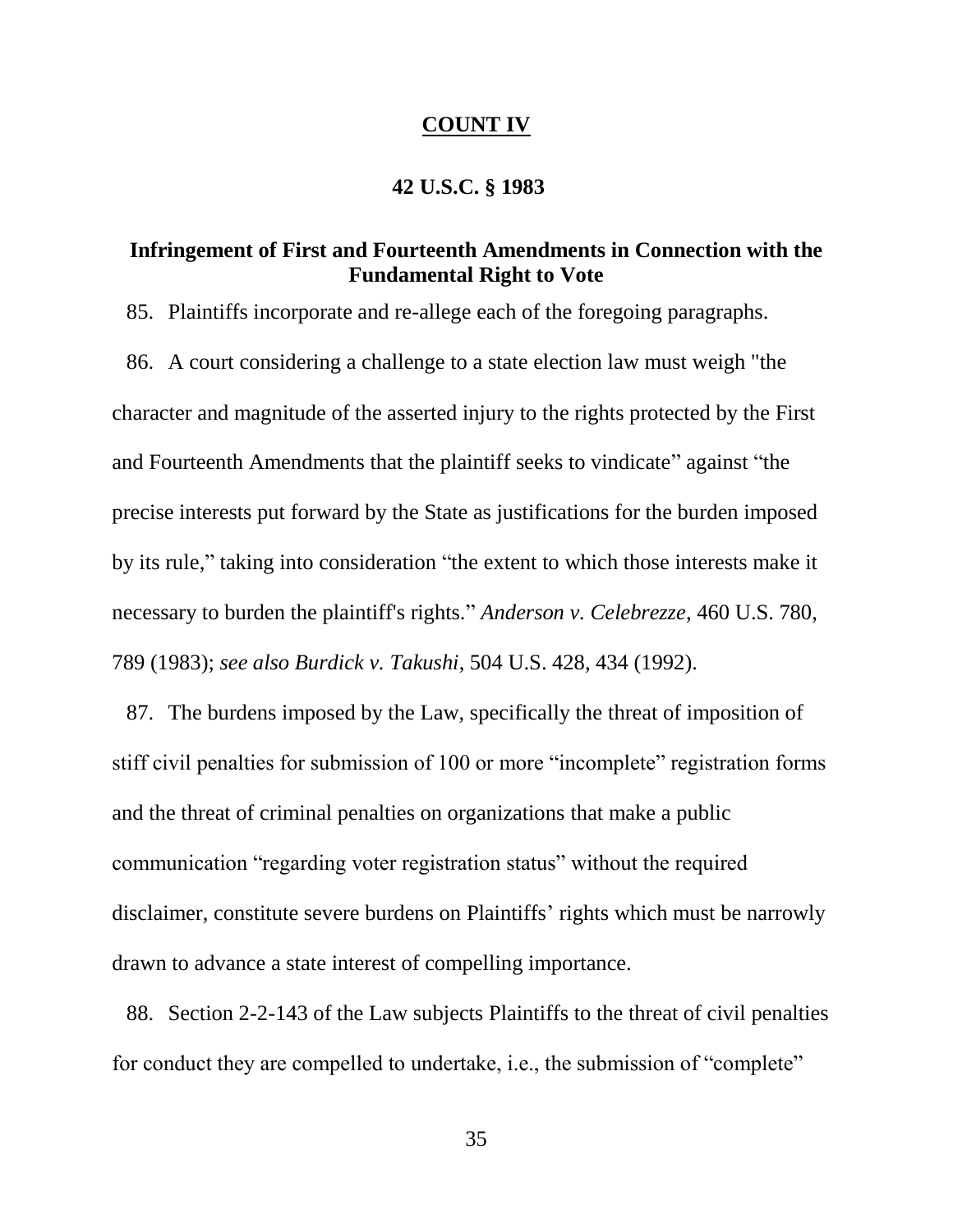registration forms, when the forms may be deemed "complete" under Tennessee regulations but "incomplete" under Section 2-2-143, depending on how the vague term is construed.

89. Section 2-2-143 of the Law subjects Plaintiffs to the threat of civil penalties for conduct which they are compelled to undertake, i.e., the submission of "complete" registration forms, when they have no ability, control and/or opportunity to cure any deficiencies.

90. The challenged provisions of the Law are not narrowly drawn to advance a state interest of compelling importance and therefore violate the First and Fourteenth Amendments.

91. Even if a lesser standard is applied to the Law, the challenged provisions of the Law do not further an important or substantial governmental interest and therefore violate the First and Fourteenth Amendments.

92. Tennessee already has a statute criminalizing the submission of fraudulent voter registration applications, a Class D felony. Tenn. Code Ann. § 2-19-107.

93. Even if a lesser standard is applied to the Law, the Law violates the First and Fourteenth Amendments because it imposes restrictions on the exercise of First Amendment rights in connection with the fundamental right to vote and has not been drawn in a way that is no greater than essential to the furtherance of that interest.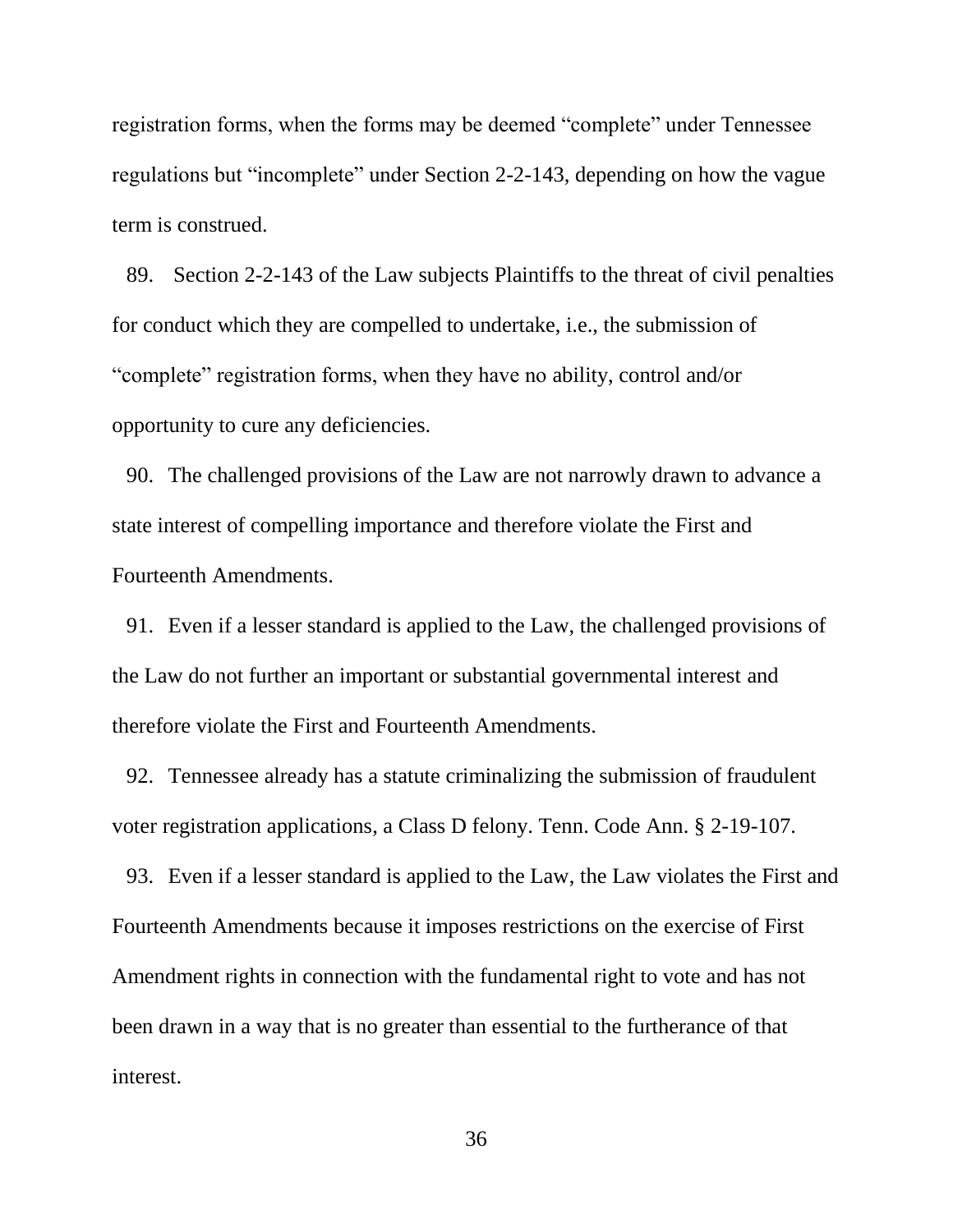#### **PRAYER FOR RELIEF**

WHEREFORE, Plaintiffs respectfully request that this Court enter judgment in their favor and enter an order:

- (i) Declaring that Sections 2-2-142, 2-2-143, and 2-19-145 violate the Due Process Clause of the Fourteenth Amendment because they are so vague that they do not allow Plaintiffs to determine whether and how they are subject to their provisions;
- (ii) Declaring that Section 2-19-145 violates the First and Fourteenth Amendments because it impermissibly compels speech and constitutes a content-based restriction on free speech that is not necessary to further a compelling state interest;
- (iii) Declaring that Sections 2-2-142 and 2-2-143 violate the First and Fourteenth Amendments because they impose unreasonable burdens on Plaintiffs relating to the election process that are neither narrowly tailored to further a compelling governmental interest nor drawn in a way that is no more than essential to further an important or significant governmental interest;
- (iv) Preliminarily and permanently enjoining Defendants from enforcing the Law, and specifically Sections 2-2-142, 2-2-143, and 2-19-145, and the civil and criminal penalties contained in those provisions;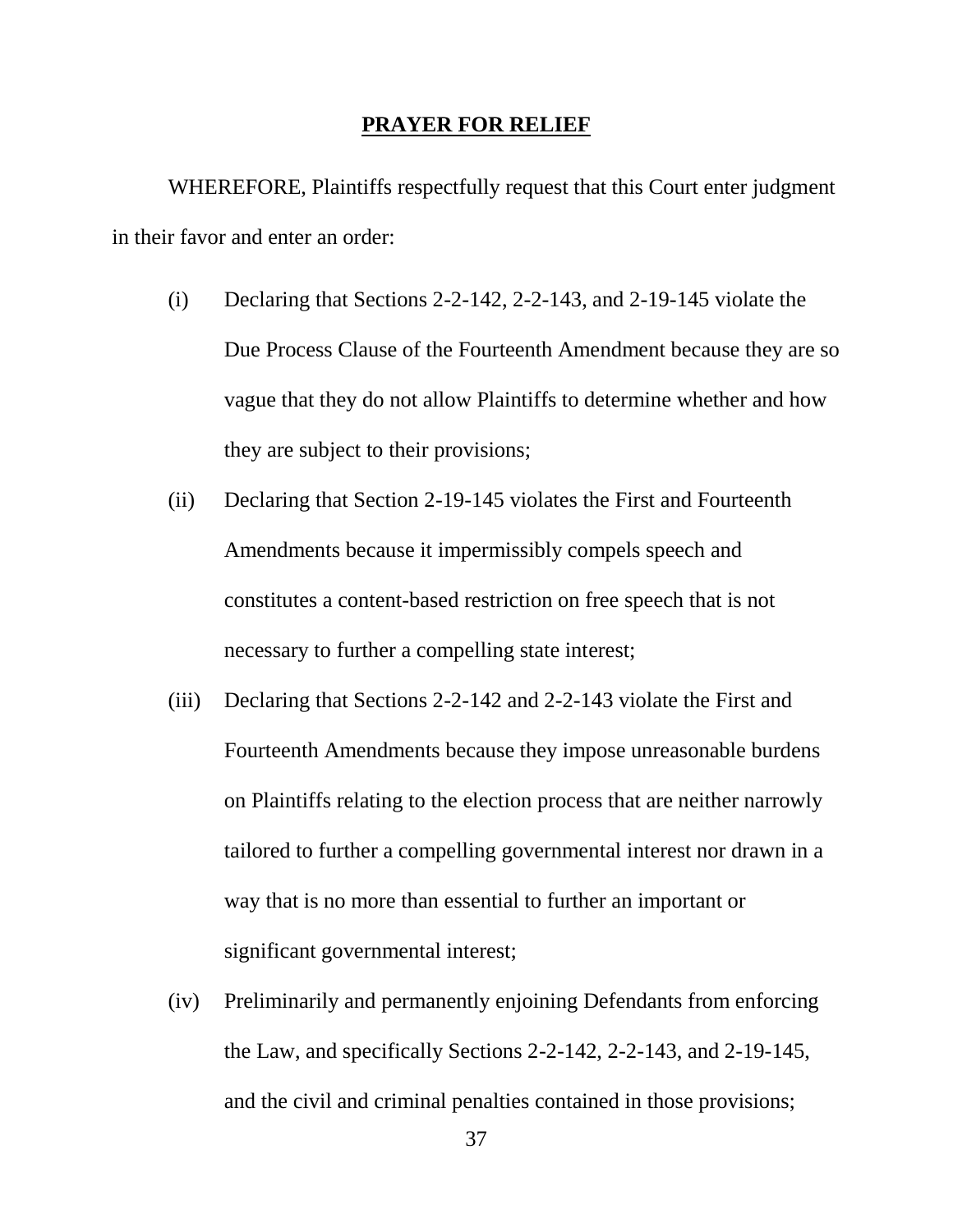- (v) Retaining jurisdiction to render any and all further orders that this Court may deem necessary;
- (vi) Awarding Plaintiffs their reasonable attorney's fees and costs pursuant to statute; and
- (vii) Granting Plaintiffs such additional relief that this Court deems just and proper.

Respectfully submitted this 2nd day of May, 2019.

*/s/ Taylor A. Cates* TAYLOR A. CATES, BPR No. 20006 BURCH, PORTER, & JOHNSON, PLLC 130 N. Court Avenue Memphis, TN 38103 (901) 524-5165 [tacates@bpjlaw.com](mailto:tacates@bpjlaw.com) [wirvine@bpjlaw.com](mailto:wirvine@bpjlaw.com)

JON GREENBAUM\* EZRA D. ROSENBERG\* JULIE HOUK\* POOJA CHAUDHURI\* LAWYERS'COMMITTEE FOR CIVIL RIGHTS UNDER LAW 1500 K Street, NW, Ste. 900 Washington, D.C. 20005 (202) 662-8600 [erosenberg@lawyerscommittee.org](mailto:erosenberg@lawyerscommittee.org) [pchaudhuri@lawyerscommittee.org](mailto:pchaudhuri@lawyerscommittee.org)

IRA M. FEINBERG\* HOGAN LOVELLS US LLP 390 Madison Avenue New York, NY 10017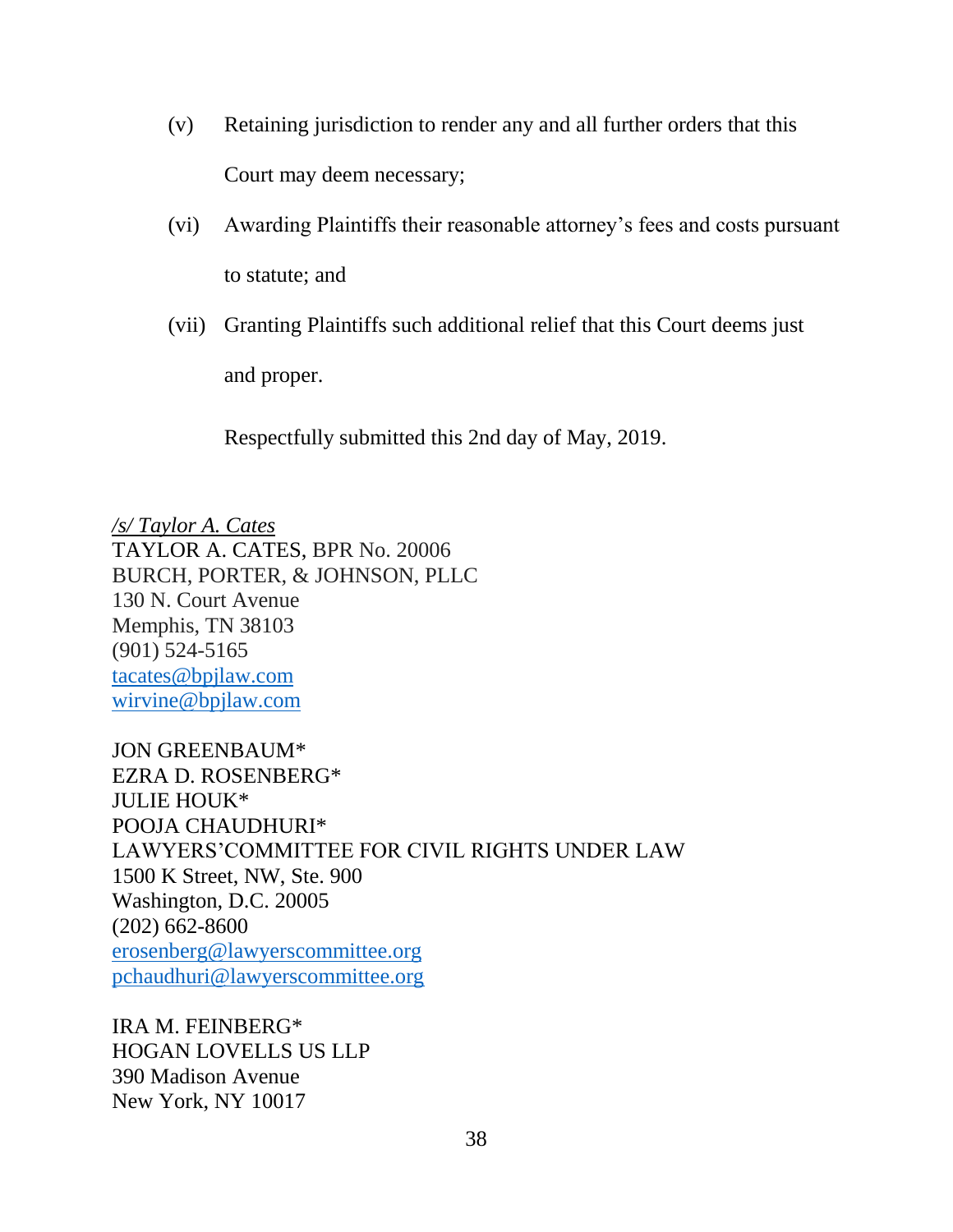(212) 918-3509 [ira.feinberg@hoganlovells.com](mailto:ira.feinberg@hoganlovells.com)

ALLISON M. RYAN\* HOGAN LOVELLS US LLP 555 Thirteenth Street, NW Washington, DC 20004-1109 (202) 637-5600 [allison.holt@hoganlovells.com](mailto:allison.holt@hoganlovells.com)

YAEL BROMBERG\* BROMBERG LAW LLC The Andrew Goodman Foundation 10 Mountainview Road Upper Saddle River, NJ 07458 (202) 995-1808 [yaelbromberglaw@gmail.com](mailto:yaelbromberglaw@gmail.com)

DANIEL AYOADE YOON, BPR No. 028798 2004 8th Ave S Nashville, TN 37204 (615) 541-5141 [danielayoadeyoon@gmail.com](mailto:danielayoadeyoon@gmail.com)

\**pro hac vice forthcoming*

*Attorneys for the Plaintiffs*